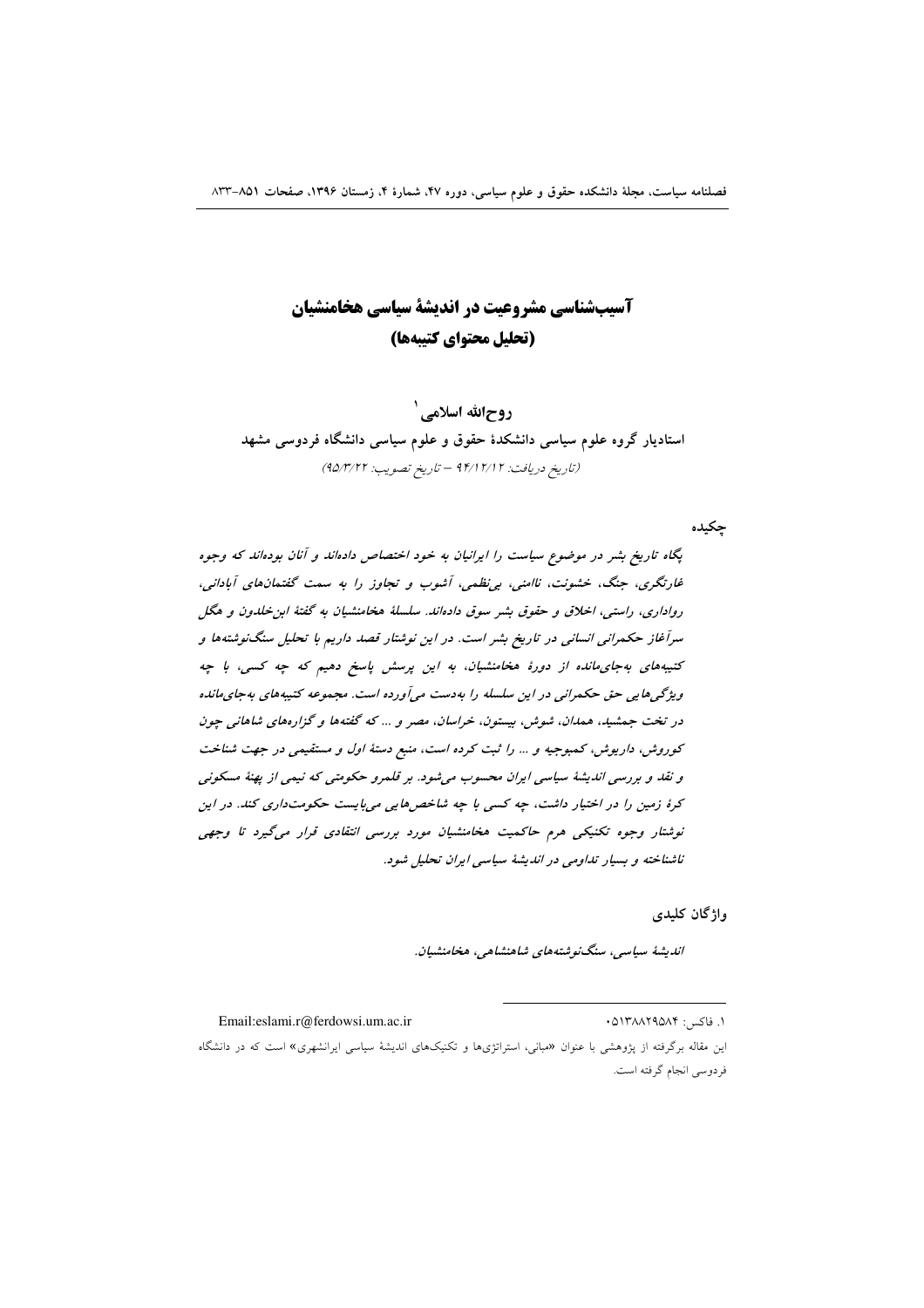#### ىيان مسئله

یکی از پرسشهای اصلی در اندیشهٔ سیاسی در این زمینه است که چه کسی باید حکمرانی کند؟ در قلمروهای سرزمینی همهٔ مردم نمیتوانند به حکومت دست یابند. قدرت یکی از کالاهای عمومی است که اغلب شهروندان علاقه دارند بهصورت انحصاری أن را بهدست آورند و جایگاه بهتری در نهادهای حاکمیتی داشته باشند. در چند هزار سال قبل شیوههای تقسیم و توزیع قدرت صورتی کیهانی و متافیزیکی داشت که دایرهٔ حکمرانان را بسیار محدود می کرد و موجب می شد تعداد بسیار اندکی با ویژگیهای خاص انتصابی بتوانند گزارههای حکومتی صادر کنند. علوم و دانشهای قدیم، سنتی و اشرافی بود و در پرتو کاستهای شکل گرفته در سنت اجدادی و قبیلهای با توجه به پدرسالاریای که مناسبات را در همبستگیهای خویشاوندی ساماندهی میکرد، ساختار سیاسی نیز به تبعیت از ساختارهای خانواده و جامعهٔ بهشدت پدرسالار، فردگرا، سنتی و مبتنی بر قدرت مطلقهٔ یک فرد فرهمند بازتوليد مي شد (See Foucault, - 2011). در واقع شيوهٔ حكمراني دوران قبل از رنسانس و انقلابهای مکانیکی علمی و اجتماعی چنین بود که استبداد وجه مشترک اغلب حکمرانی های سلطنتی، پادشاهی، امپراتوری و شاهنشاهی قلمداد میشد (ویتفوگل، ۱۳۹۱: ۲۱۹).

هخامنشیان بهعنوان یکی از بزرگترین و اولین سلسلههای تاریخ بشری که توانستند تغییری جزئی در این الگو ایجاد کنند، بررسی می شود. این پرسش در مورد سلسلهٔ هخامنشیان مطرح است که در این دوره چه فردی با چه ویژگیهایی، مشروعیت حکمرانی بر سرزمینهای وسیع را پیدا می کرد. هخامنشیان به نسبت سلسلههای تمدنی در میان رودان، قدرت را وجه انسانی و سازندگی دادند و حق بشر را در تعیین سرنوشت خود بیشتر کردند ( :Kuhrt,1983 84. از هخامنشیان به عنوان سرسلسله و اولین حکومت عقلانی و خردمند در تاریخ جماعتهای انسانی یاد میشود. البته تفاوت بسیاری میان حکمرانی کوروش، داریوش، کمبوجیه و داریوش سوم وجود دارد و همهٔ آنها به یک شیوه حکمرانی نکردند. اما تأسیس، تداوم و اوج گیری قدرت در سلسلهٔ شاهنشاهی هخامنشیان بر اصول خرد و رواداری استوار بود (Kuhrt,1984: 156). این نوشتار قصد دارد بررسی کند که در این دوره چه کسی می توانست شاه شود و باید دارای چه ویژگیهایی بود تا صلاحیت فرمانروایی بر سرزمین بزرگ ایران را بهدست ميأورد.

# كتيبهها آغازگر تاريخ واقعگرا در ايران

برای پاسخ به این پرسش به سراغ اصلیترین منابع تاریخ هخامنشیان یعنی کتیبهها و سنگنوشتههای باقیمانده از آن دوران میرویم. هرچند تاریخنویسیهای ارزشمند یونانیان و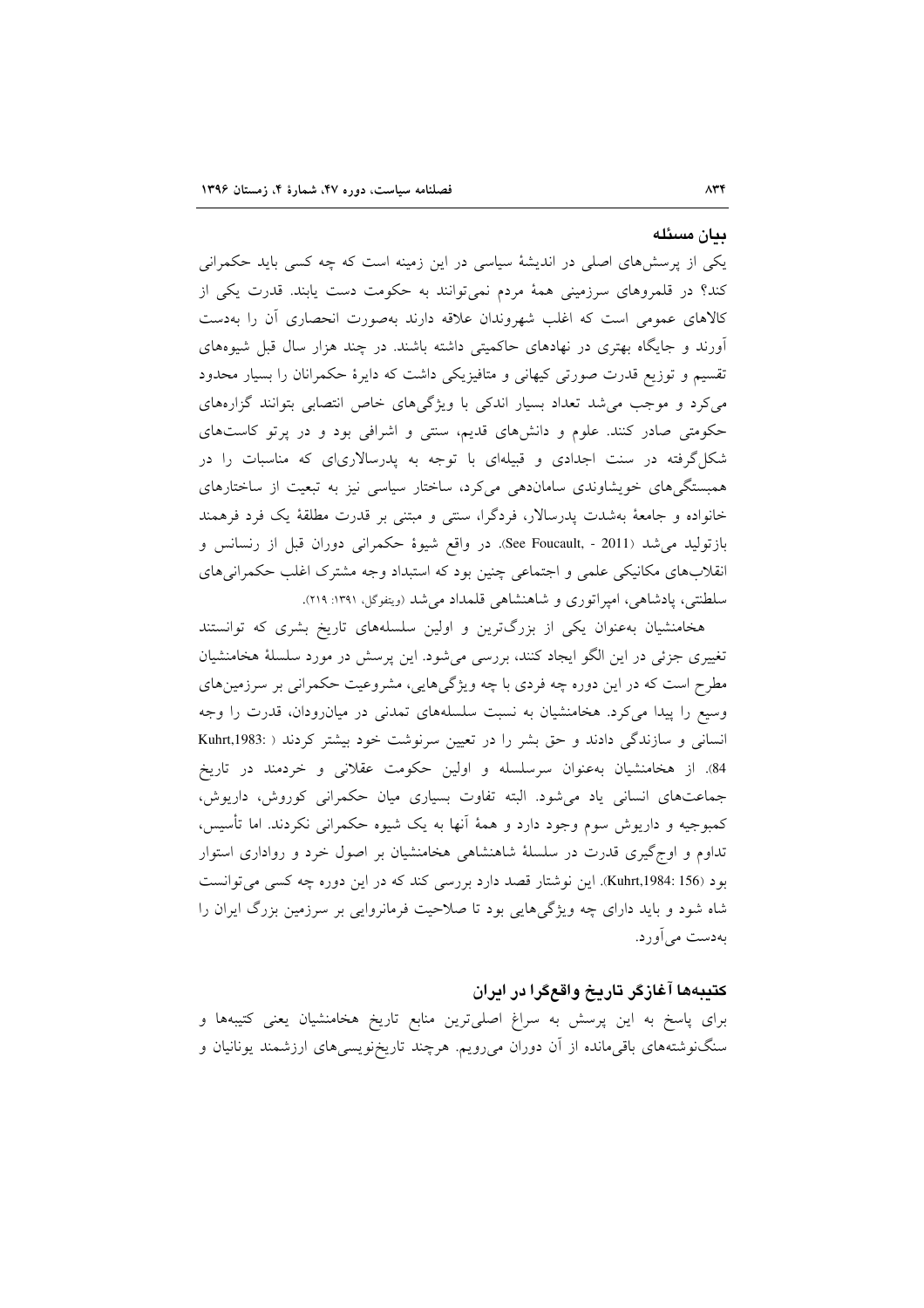بعدها اروپاییهای مدرن و در دورهٔ معاصر ادبیات تاریخنویسی انتهای قاجار یعنی از آینهٔ اسکندری آقاخان کرمانی تاکنون به ما میگویند هخامنشیانی وجود داشتهاند، اما ایرانیان قرنهای متوالی با غلبهٔ روایت اسطورهای و حماسی شاهنامهٔ فردوسی تاریخ واقعی خویش را نمیدانستند (ثاقب فر، ۱۳۷۷) و هیچ نامی از هخامنشیان و پادشاهان آنها در یادشان نبود. حتی پایتخت پادشاهی هخامنشیان در شیراز بهعنوان تخت جمشید و قبر کوروش در پاسارگاد بهعنوان مکانی مقدس و اسطورهای نامگذاری شده بودند. آنچه دانش اشتباه و توهمی در مورد تاریخ سیاسی ایران را اصلاح کرد، پیدا شدن کتیبهها و سنگنوشتههایی از زمان هخامنشیان و پس از آن اشکانیان و بهخصوص ساسانیان بود که رویکرد تاریخی و واقعگرا را در فلسفهٔ تاریخ سیاسی ایران رواج داد. کتیبهها و سنگنوشتههایی که متأسفانه در دورهٔ پهلوی زیر بار ایدئولوژی ملی گرایی و توجیه سلطنت مطلقهٔ استبدادی قرار گرفت و در دورهٔ کنونی نیز مورد به مهري و رهاشدگي قرار گرفتهاند، بهنحوي كه هزاران سال زير خاک و در دل كوه سالم باقي ماندهاند، اما اکنون در اثر هجوم گلسنگها، بارندگیهای اسیدی، یادگارینویسی و قاچاق در حال نابودی هستند. این سنگنوشتهها نام و هویت ایرانی و ابهت و شکوه و نیز استبداد و قدرت مطلقه را با يكديگر بههمراه دارد و با رويكردي واقع گرا و منطقى مى توان فهمى درست از گذشتهٔ ایران بهدست آورد.

# كتببهها سازوبرگ ايدئولوژيک قدرت هخامنشيان

حکومتها همیشه برای پیشبرد اهداف خود باید بر روی ذهنیتها اثر بگذارند و آنها را به شیوههای مختلف از شکل اعتراضی به صورتهای رامشده بدل کنند. در واقع حکومتها برای رام کردن شهروندان از ابزارهای مختلفی بهره میگیرند. شناختهشدهترین و دمدستترین ابزار ارتش، نیروی نظامی و قوهٔ قاهرهای است که با زندان، مجازات، شکنجه و اعدام، قدرت انضباطی و انتقادی را در جامعه شکل میدهد. مجازات یک فرد شورشگر یا معترض درس عبرتی می شود برای سایر سوژههای سیاسی که به روزمرهٔ خود برگردند (Althusser,1971:137). اما دولتهای هوشمند علاوهبر سازوبرگهای فیزیکی (بوروکراسی، ارتش، قوهٔ قضائیه)، دارای سازوبرگهای ایدئولوژیکیاند که می توانند بر ذهن و روان شهروندان اثر بگذارند، بهنحوی که أنها بدون أنكه خود تصميم بگيرند بهصورت ناخوداگاه و بسيار كمهزينه شهروندى استاندارد براي حكومت محسوب شوند (Althusser,1971:146). موعظه، اندرز، دين، نهادهاي مذهبي، مدارس، آموزشگاهها، یژوهشکدهها و بهخصوص رسانهها، در اغلب حکومتها مشغول ایجاد کارویژهٔ انقیادسازی ناخوداًگاهانهاند. این نهادها کارخانهٔ تبدیل شهروندان ناراضی به افراد سر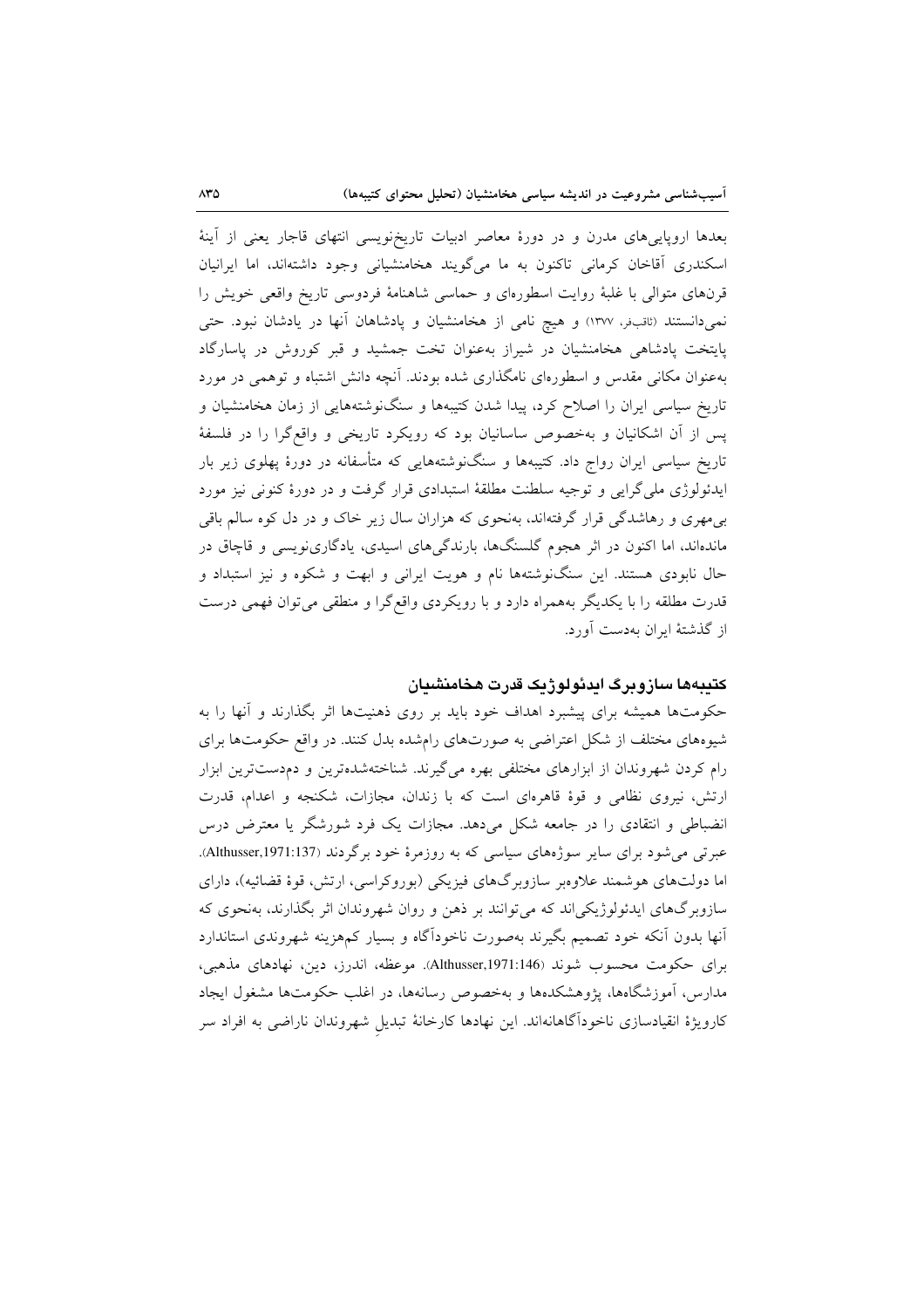به زیر محکومی است که مشروعیت حکومت را قبول دارند و آن را از دل و جان می پذیرند .(Althusser, 1971: 143-44)

در چند هزار سال قبل رسانهها و ابزارهای ایدئولوژیک دولتها بهسبب فناوریهای ساده و دمدستی شکل کاملاً متفاوت از دنیای امروز داشت. یکی از ابزارهای تولید قدرت نرم و رواج ایدئولوژی رسمی، سنگنوشتهها و کتیبههایی بود که بسته به قدرت حکومت از زیبایی، دوام و بزرگی و شکوه مختلف برخوردار میشد. هخامنشیان با توجه به حکمرانی بر نیمی از شهروندان کرهٔ زمین و دارا بودن خزانههای سرشار از مالیات، ارتش باشکوه و قصر و باروهای نفوذناپذیر، رسمیترین و باشکوهترین سنگنوشتههای ایدئولوژیک تاریخ بشر را به یادگار گذاشتهاند. در واقع کتیبهها و سنگنوشتههایی که در این نوشتار بررسی میشوند، سازوبرگ نمایش قدرت و رسانههای رسمی شاهنشاهی هخامنشیان جهت بازنمایی قدرت باابهت یک امیراتوری است که قصد داشت برای ابد بر بشریت حکمفرمایی کند (Kuhrt,1984: 157).

به لحاظ زمانی سنگنوشتههای باقیماندهٔ عصر هخامنشیان اغلب مربوط به داریوش است، اما از شاهانی مثل اریارمنه، ارشام، کوروش، خشایارشا و اردشیر نیز کتیبههای قابل بررسی بر جای مانده است که همه در این نوشتار تحلیل محتوایی می شوند. به لحاظ مکانی نیز اغلب آنها در تخت جمشید، بیستون، تچر، نقش رستم، پاسارگاد، الوند همدان، لوور فرانسه، آپادانا، شوش، موزهٔ ایران باستان، موزهٔ بریتانیا و گنجهامهٔ همدان قابل مشاهدهاند که این متن برای پاسخگویی به پرسش چه کسی مشروعیت حکمرانی داشت به سراغ آنها رفته است.

## يبشبنة يژوهش

در مورد اینکه چه کسی با چه ویژگیهایی در دورهٔ هخامنشیان حکمفرمایی میکرد، نظریههای مختلفی عنوان شده است که اغلب آنها در این نوشتار استفاده خواهد شد. برخی از معروفترین پژوهشها در این زمینه از جنبههای تکبعدی همانند اینکه در حکومت هخامنشیان پادشاه یا امپراتور مستبد و مذهبی حاکم بوده است، گزارههای زیادی آوردهاند (ر.ک: میرزایی، ۱۳۸۹: ۵-۴). بسیاری از تحلیلها عنوان امیراتوری را برای هخامنشیان بهکار می برند و پادشاهان هخامنشی را امپراتورهای استبدادی و نظامی می نامند. امپراتور وجهی فرهمند و نظامی دارد که با زور و مهارت بر سرزمینهای فراوان حکمرانی میکند و آرزوی گسترش قلمرو دارد. این مدل که برگرفته از تحقیقات یونانیان و شرقشناسان است، رویهای استبدادی و فردگرا برای حاکمان هخامنش ترسیم میکند. یادشاهی مدل حکمرانی ایرانی است که در این حکومت تنها یک نفر انسان است و بقیهٔ مردم بردگان امپراتور بهشمار می آیند (ویتفوگل، ۱۳۹۱: ۲۳۸). بنابراین فردی از تبار قبیلهٔ برتر می توانست به حکومت نزدیک شود که خوی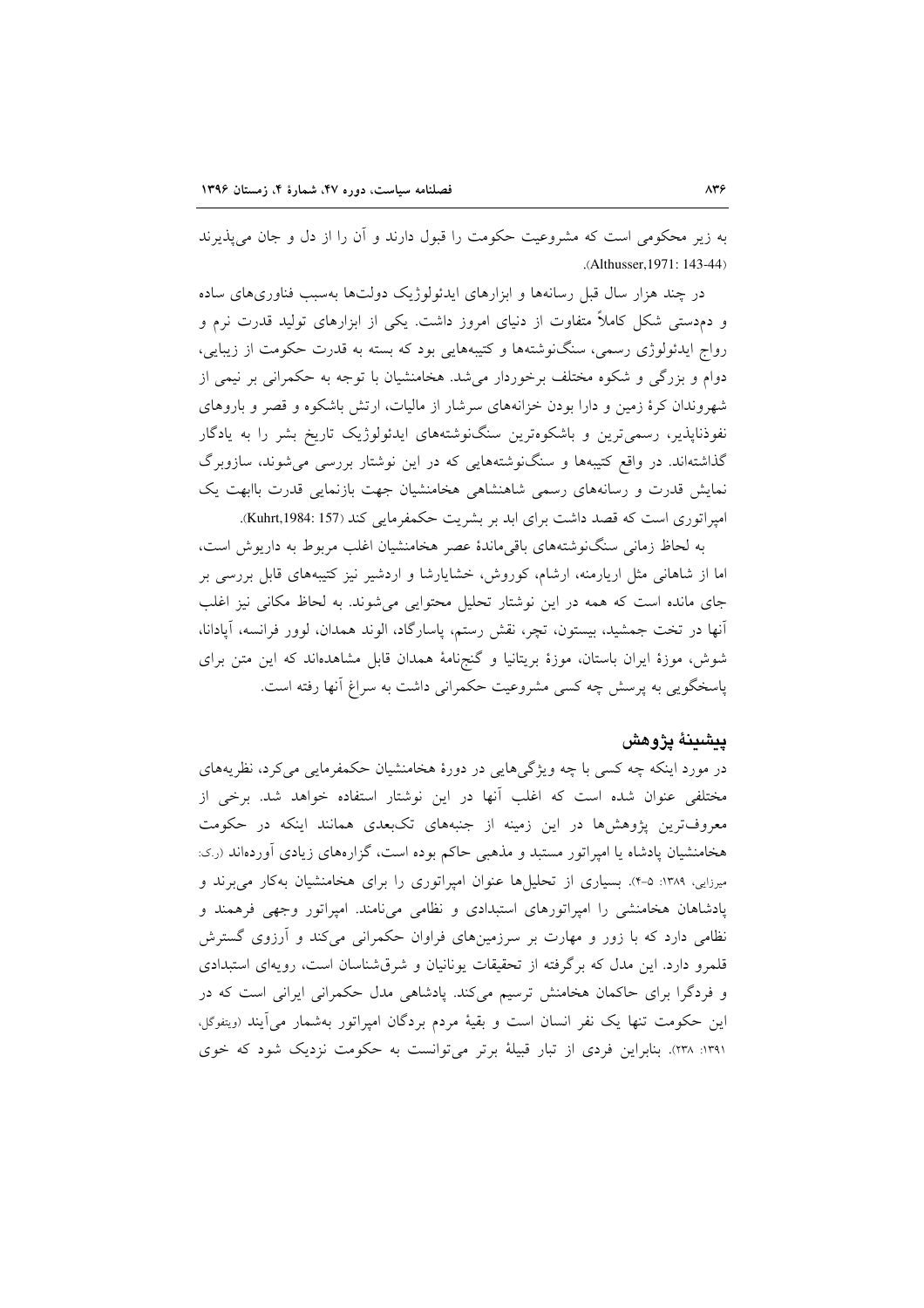نظامی گری و سلطه داشت و می توانست با مهارت و استبداد مدعیان را کنار بزند. لازمهٔ تداوم قدرت او بهرهگیری مناسب از نیروی نظامی بهمنظور گسترش قلمرو سرزمینی است و این کار را با مشروعیتبخشیها و مدعاهای مذهبی و انسانی انجام دادهاند. روبنای حکمرانی امپراتور تکیه بر مدعاهای اهورایی است که خود را نمایندهٔ نیروی برتر میدانند که رسالت دارد امنیت و راستی را در زمین بریا کند (سرخوش کرتیس، ۱۳۹۱: ۹۷).

اندیشه هیچگاه از عرصهٔ کنش جدا نبوده است و نمیتوان گفت با زور و قدرت هخامنشیان امپراتوری ایجاد کردهاند. در این نوشتار با توجه به کتیبههای آن زمان تحلیل می شود که نوع حکمرانی هخامنشیان امپراتوری نبوده، بلکه شاه شاهان یا شاهنشاهی بوده است. این پادشاهان تکنیکهای کارامد و زیرکانهای داشتند که هنر حکومتداری ایرانیان است. ۲۰۰ سال حکمرانی با ۱۱ پادشاه بر ۷ میلیون کیلومتر مربع قلمرو سرزمینی نمیتواند مبتنی بر فریب و استبداد باشد. زور و استبداد ماندگار نیست و حکومتداری هخامنشیان به تکنیکهای کیفی پیچیدهای نیاز داشت که ایرانیان مبتکر آن بودند (نقشهٔ مخامنشیان، رک: توین بی، ۱۳۸۸: ۳۶۴). در مناسک سیاسی ایرانیان سازندگی و آبادانی وجود دارد و کسی می توانسته است به رأس قدرت جامعه دست یابد که راستی و نشانههای اهورایی را برای جامعه به ارمغان آورد و از نشانههای آن امن کردن و آبادانی سرزمین بوده است. ایران امپراتوری نظامی مبتنی بر قدرت مذهبی و استبدادی نبوده است (جنیدی، ۱۳۸۹: ۵۳) و پژوهشهای شرقشناسی که برگرفته از قصدیتهای امپراتوری آمریکا و غرب است، رویهٔ خود را جهت خلق دشمن ذهنی و مشروع ساختن حضور نظامی به ایران نسبت می٫دهند. خطمشی و رویهٔ ایرانیان ایجاد امنیت و آبادانی و حکمرانی مشروع و انسانی بوده است که دادههای تاریخی ثبتشده بر کتیبهها این موارد را اثبات میکند (جنیدی، ۱۳۸۹: ۲۴۶).

# چارچوپ تئوریک

"جان مارو" در پرسش سوم اندیشهٔ سیاسی در مورد اینکه چه کسی با چه صفاتی باید حکمران باشد، در قالب تاریخ اندیشهٔ سیاسی سه پاسخ را بیان میکند. به باور او حکمران در طول تاریخ یک نفر بوده است، به این معنا سلطان، پادشاه یا امپراتور بر نظام سیاسی حکمرانی می کرده و براساس استدلالهای طبیعی یا متافیزیکی مشروعیت حکومت را تثبیت می ساخته است. برخی مواقع نیز شورای حکومتی وجود داشته است و عدمای به نمایندگی بر مردم حکمرانی میکردهاند. در دورهٔ معاصر نیز براساس الگوهای دموکراتیک شهروندان نقش زیادی در حکومت پیدا کردند و اساس مشروعیت و پاسخگویی مردمی با استفاده از تکنیکهای مدرن سیاسی فراهم شد (Marrow,2005). براساس رویکرد "جان مارو" در ایران باستان زمان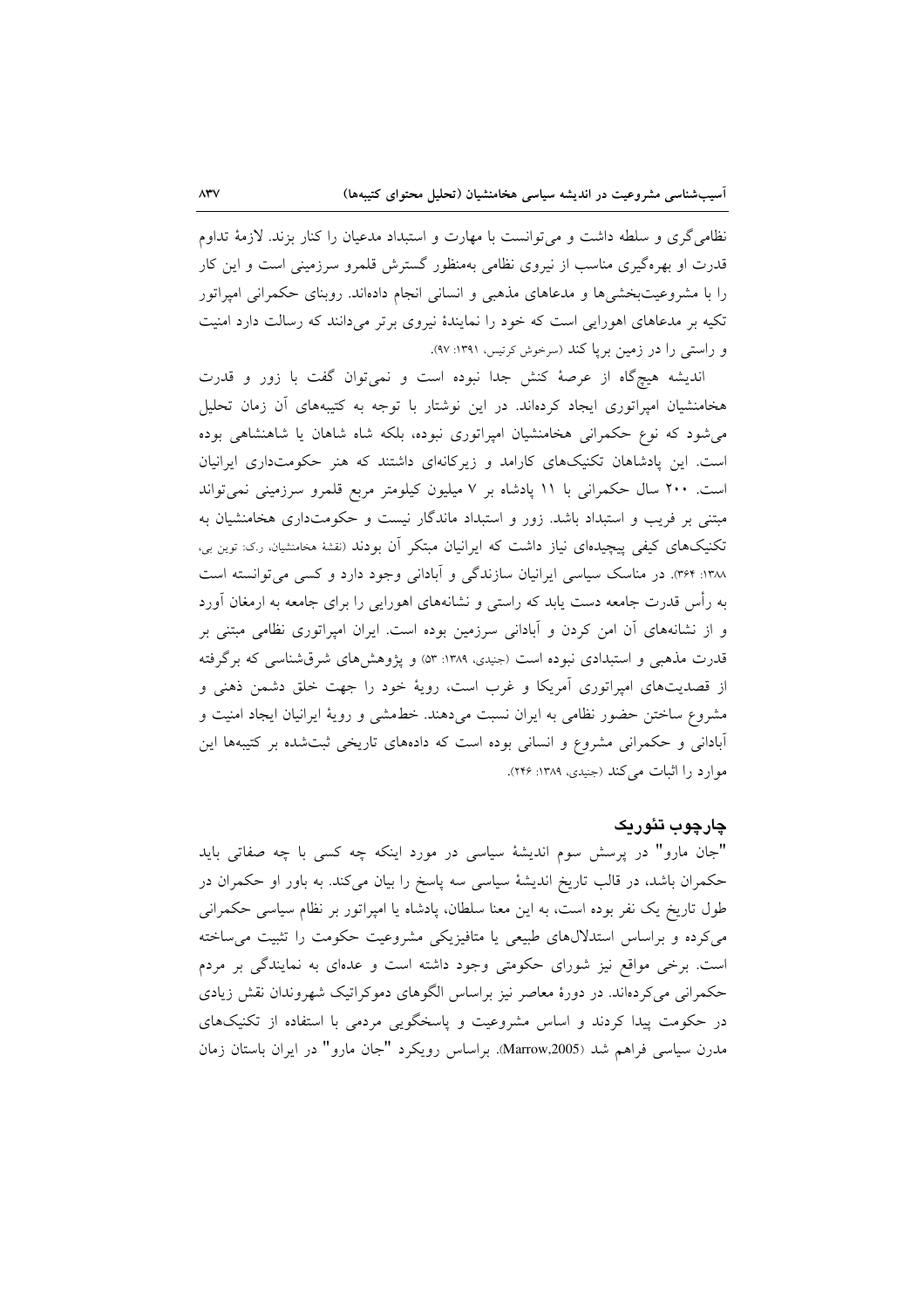هخامنشیان تنها یک نفر حکمرانی میکند. ایران سرآغاز حکمرانی انسانی و روادارانه در تاریخ بشری است، اما مبتکر و نظریهپردازان تکنیکی قدرت تکنفره نیز بهشمار می آیند. در زمان هخامنشیان از کوروش به بعد تنها یک نفر حکمرانی میکند و الگوی حکومت در قالب تکنیکهای کیفی و متافیزیکی امر عمومی را ساماندهی میکنند. بنابراین شاه هخامنشیان یگانه است، همانند اهورامزدا در قلمرو مذهبی شاه نیز در عرصهٔ حکومت تک و یگانه است. شاه باید یکی باشد، چون دستورهای حکومتی نمی تواند چند مرجع داشته باشد. خداوند تنها یک نفر را به حکومت میرساند. لیاقت و کاردانی پادشاهی تنها در یک نفر جمع میشود و نژاد و تبار شاهی تنها به یکی از پسران شاه قبل خواهد رسید. کاریزما یعنی رهبری فرهمند و عالیترین مرجع قدرت تنها در یک فرد جمع میشود. داریوش دوم در کتیبهای که از شوش بهدست آمده و اکنون در موزهٔ ملی ایران نگهداری می شود، می نویسد: اهورامزدا شهریاری به من ارزانی داشت، یگانه شاه از بسیاری، یگانه فرمانروا از بسیاری (کتیبه: ۲۲۴). بنابراین حکمران یکی است و این حکمران امپراتور یا شاه نیست بلکه شاهنشاه یا شاه شاهان است. ایران مرکز قلمرو هخامنشیان است و ایرانشهر دل عالم جایگاه شاه در پای تخت است (سرخوش کرتیس، ۱۳۹۱: ۱۵۷). شاهنشاه امیراتوری نیست، بلکه او همانند اهورامزدا که خدای خدایان است، شاه شاهان بهشمار میرود. برای مثال داریوش میگوید: من داریوش شاه شاه شاهان، شاه بزرگ، شاه كشورهاي داراي مردمان فراوان ... (كتيبه: ٢٢۴).

### ۱. نژاد و میراث حکومت

یرسش اصلی این است که چه کسی می تواند شاه شود؟ چه ویژگی اصلی باید وجود داشته باشد که نشانهٔ حقانیت و مشروعیت حکمران باشد؟ دمدستترین تکنیک بهمنظور امنیتدهی به نظام سیاسی در دورهٔ باستان حکمرانیهای مبتنی بر قواعد خویشاوندی بود. پدرسالاری یعنی پادشاهی که حاکم مطلق جان و مال شهروندان خویش است و به گفتهٔ میشل فوکو شبانی است که شهروندان در حکم گوسفندان او هستند (2011 - See Foucault, 2008). با توجه به سرزمینهای وسیع، پیشرفته نبودن تکنولوژی رام کردن مردم و نبود شیوههای مشارکت رعیت در امر سیاسی، بهترین راه جلوگیری از آشوب و هرج و مرج به ارث رسیدن منصب پادشاهی به يسر لايق و تواناي شاه فعلي بود (See Foucault, 2008). به گفتهٔ تالکوت يارسونز در نظامهای سیاسی سنتی حکومت انتصابی است و جامعه از فرهنگ پدرسالاری که در آن تقسیم كار حرفهاى وجود ندارد، تبعيت مى كند (روشه، ١٣٩١: ١٠٨). اصلى ترين صفت لازم براى حکمرانی برخورداری از نژاد و تبار و داشتن دودمان سلطنتی بود. در ابتدای همهٔ کتیبههای هخامنشی شاهنشاه ابتدا خود را معرفی کرده و به مردم اثبات میکند که تباری شاهی دارد.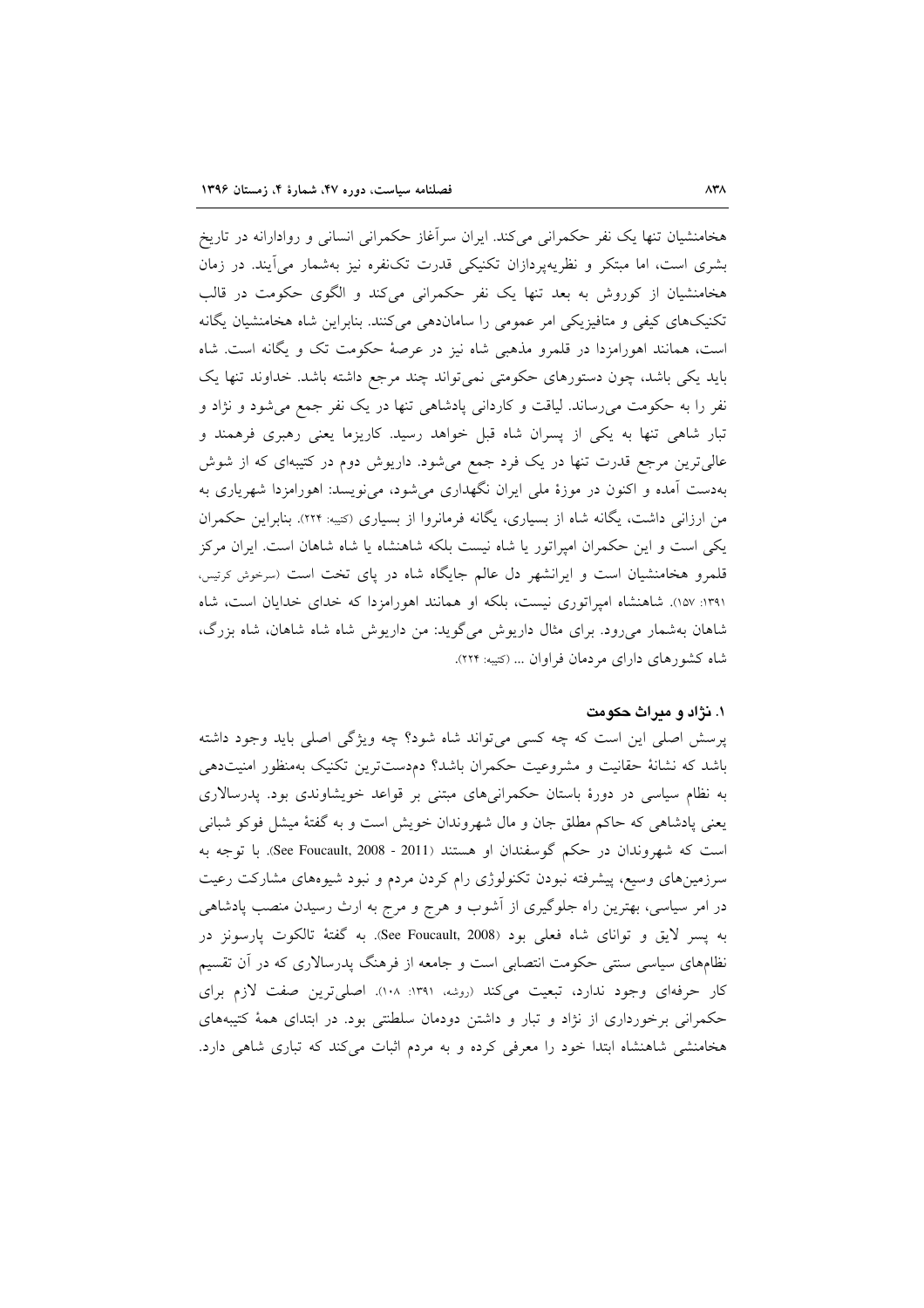دودمان مشخص كنندهٔ مشروعيت شاهى است و هويت هخامنش پارس اثباتكنندهٔ حكومت شاه فعلی است. "اَریارمنه شاه گوید: شاه شاهان، شاه بزرگ، شاه یارس، پسرچیش پیش شاه، نوه هخامنش" (كتيبه: ١٩٣). در همهٔ كتيبهها صفت ضروري براي شاهنشاه داشتن دودمان اصيل یارسی است و این مورد بهخصوص در مورد همهٔ کتیبهها بهمثابهٔ دستوری رسمی اجرا شده است.

"داریوش، شاه بزرگ، پسر ویشتاسب، یک هخامنشی" (کتیبه: ۲۰۷). "من داریوش، شاه بزرگ، شاه شاهان، شاه کشورها، شاه در گستره زمین، پسر ویشتاسپ، هخامنشی" (کتیبه: ۲۱۲). "من داریوش، شاه بزرگ، شاه شاهان، شاه پارس، شاه کشورها، پسر ویشتاسپ، نوهٔ ارشام هخامنشی. پدر من ویشتاسب، پدر ویشتاسب ارشام، پدر ارشام اَریارمنه، پدر اَریارمنه چیش پیش، پدر چیش پیش هخامنش است" (کتیبه: ۲۰۵). "من داریوش: یک هخامنش، یک پارسی یسر پارسی، یک آریایی از نژاد آریایی (کتیبه: ۲۱۲). "داریوش گنجنامه: من داریوش، شاه بزرگ، شاه شاهان، شاه سرزمینهای دارای مردمان بسیار، شاه در این زمین بزرگ، دور پهناور، پسر ویشتاسب، یک هخامنش" (سَیبه: ۲۱۶). "داریوش بیستون: ازاینروی ما خود را هخامنشی می نامیم، ما از دیر باز نژاده بودهایم، از دیر باز دودمان ما شاهی بوده است. هشت تن از دودمان ما پیش از این شاه بودهاند، من نهمین شاه هستم، ما نه نفر از قدیم شاه هستیم" (کتیبه: ٢٠٥). "خشايار شاه تخت جمشيد: پدر من داريوش، پدر داريوش ويشاسپ، پدر ويشاسپ ارشام بود" (كتيبه: ٢١٨). "داريوش همدان: اهورامزدا مرا و خاندان مرا پاس دارد" (كتيبه: ٢١۶). "داریوش دوم شوش موزهٔ ملی ایران: من داریوش پسر اردشیرشاه، پسر خشایارشا، پسر داریوش شاه هخامنشی" (کتیبه: ۲۲۳). "اردشیر سوم، تخت جمشید: من اردشیرشاه، پسر اردشیر (دوم) شاه، اردشیر پسر داریوش (دوم) شاه، داریوش پسر اردشیر (یکم) شاه، اردشیر پسر خشايارشاه، خشايارشا پسر داريوش شاه، داريوش پسر ويشتاسپ، ويشتاسپ پسر ارشام هخامنشے " (كتيبه: ٢٢٥).

نژاد و تبار براساس آنچه در سنگنوشتهها ثبت شده، از سوی خداوند نیز تأیید شده است؛ به این معنا که نظم هستی و حاکم شدن راستی و امنیت به این است که شاهی راستین بر جامعه حاکم شود. براساس فلسفهٔ دوگانهانگار ایرانیان که ریشه در خرد مزدایی حتی قبل از زرتشت دارد (نیولی، ۱۳۹۰: ۶۶)، یادشاه درصورتی که از تبار و نژاد درست باشد، میراث حکومت دودمانی به او کمک میکند تا به شیوهای حکمرانی کند که به خواست اهورامزدا راستی و امنیت را بر مردم حاکم گرداند و دروغ و بی نظمی را دور سازد."خشایارشا تخت جمشید: به خواست اهورامزدا من چنانم که راستی را دوست دارم و از دروغ بیزارم. من دوست دروغگویان نیستم. آنچه راست است آن را میپسندم" (سَیبه: ۲۲۰). اگر غیر این باشد، یعنی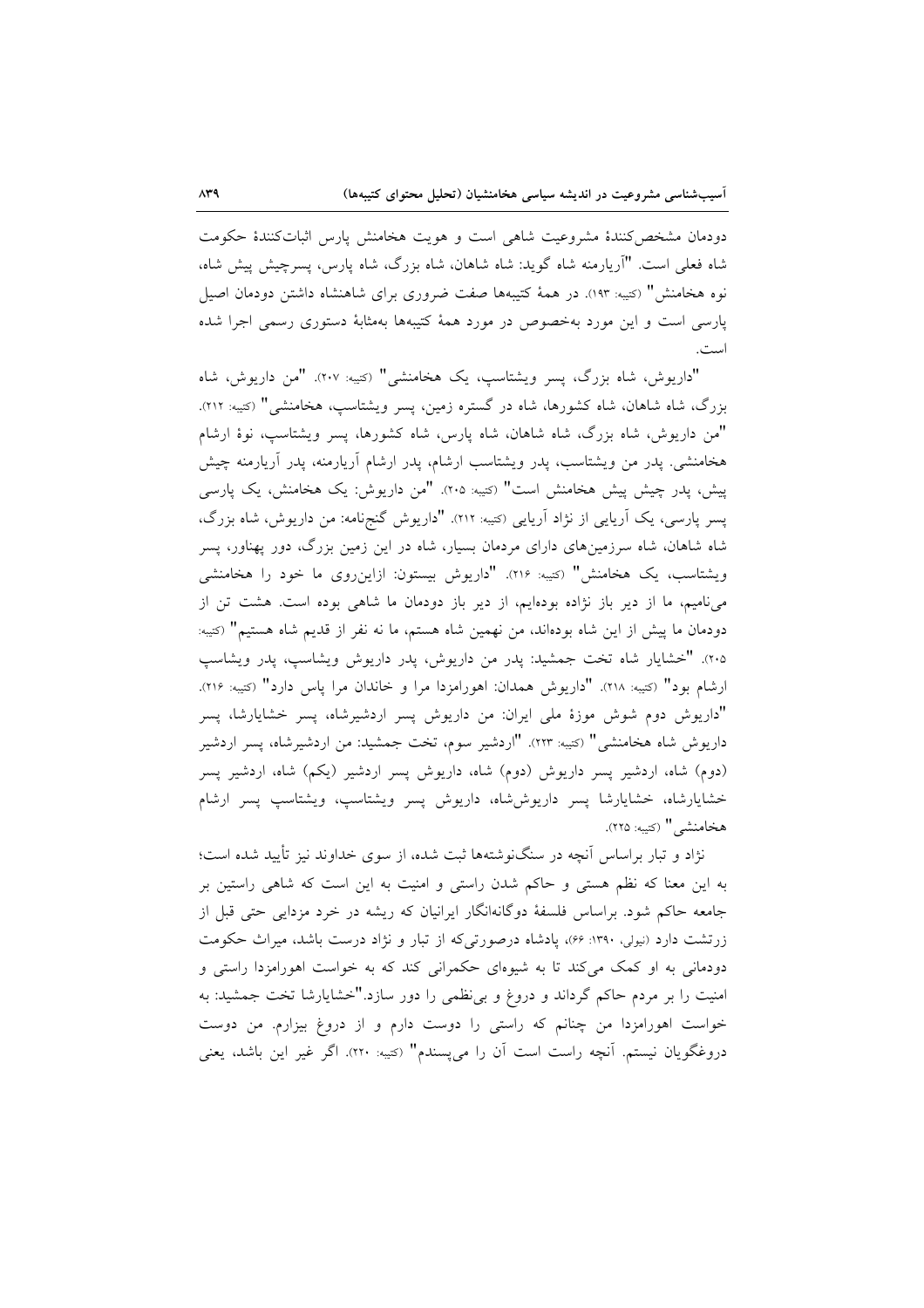پادشاهی از نژادها و خاندانهای پلید به سیاست نزدیک شود تباهی، تاریکی، نابخردی، دروغ، دشمن و خشکسالی بر مردم هجوم میآورند. در واقع یادشاه بدنژاد نشانهٔ دیوان بدسرشت و شکست نیروهای خیر است. داریوش زمانیکه مغ گئومات را شکست داد، گفت که نژاد اصلی هخامنش من هستم و این بدنژاد دروغگو نظم هستی را به هم ریخت. "داریوش بیستون: این مغ گئومات، او چنین میفریفت: من بردیا پسر کوروش هستم من شاه هستم. این آسرینا اهل عيلام، او فريب ميداد و ميگفت: من شاه عيلام هستم. اين نيدينتوبل اهل بابا، او فريب ميداد و میگفت: من نبوکد نصر پسر نبونید هستم، من شاه بابل هستم. این فراورتیش اهل ماد، او فریب میداد و میگفت: من خشتریته از دودمان هوخشتره هستم، من شاه ماد هستم. این مارتیای پارسی، او فریب میداد و میگفت: من ایمانیش پادشاه عیلام هستم. این چیساتاخما اهل ساگارتی، او فریب میداد و میگفت: من در ساگارتی یادشاه هستم و از دودمان هوخشتره هستم. این وهیزداتای پارسی، او فریب میداد و میگفت: من بردیا پسر کوروش هستم، من شاه هستم. این أراخای ارمنی، او فریب میداد و میگفت: من نبوکد نصر پسر نبونید هستم، من شاه بابل هستم. این فرادا اهل مرو، او فریب میداد و میگفت: من در مرو شاه هستم. این سکونخای سكايي ..." (كتيبه: ٢٠۶).

در واقع داشتن نژاد، دودمان، تبار و خاندان شاهی اصلی ترین و عینی ترین صفتی بود که می توانست مشروعیت شاهنشاه و ضمانت اجرای احکام او را فراهم آورد. با توجه به جامعهٔ قبیلهای مبتنی بر نژادها و مذاهب مختلف تنها کسانی میتوانستند وارد عرصهٔ امر سیاسی شوند که جد اندر جد، از پدران به پسران وارث حکومت بودهاند. حتی اگر فردی با شورش مردمی به حکومت می رسید، باید خود را به هخامنشیان ارتباط می داد تا مردم دستورهای او را اجرا کنند. همانطورکه یکی از مغان علیه کمبوجیه قیام کرد و مجبور شد پس از به قدرت رسیدن خود را بردیا برادر کمبوجیه بداند و بعدها داریوش دروغین بودن او را در کتیبهٔ بیستون از منظر سازوبرگهای دولت هخامنشی ثبت کرد. نزدیک شدن نژاد بد به سیاست، یعنی حاکم شدن دیوها و نابودی آبادانی، راستی و بارندگی و امنیت در کشور.

# ٢. مبناي مذهبي حكومت (خرد مزدامي)

کسی یادشاه است که خداوند او را تأیید کرده باشد و حکومت بدون فرهمندی اهورایی امکان پذیر نیست. یکی از مواردی که شاهان هخامنشی همیشه در صفات حکمرانی خود بهکار بردهاند، تأیید شدن آنها از جانب خداوند است. اهورامزدا آنها را به پادشاهی رسانده و در کتیبهها نوشته شده است که خداوند به آنها پادشاهی داد تا امنیت و راستی را حاکم گردانند. فرهمندی یادشاه به آن بود که از جانب اهورا تأیید شده باشد، چراکه با چنین ویژگی ای فرمان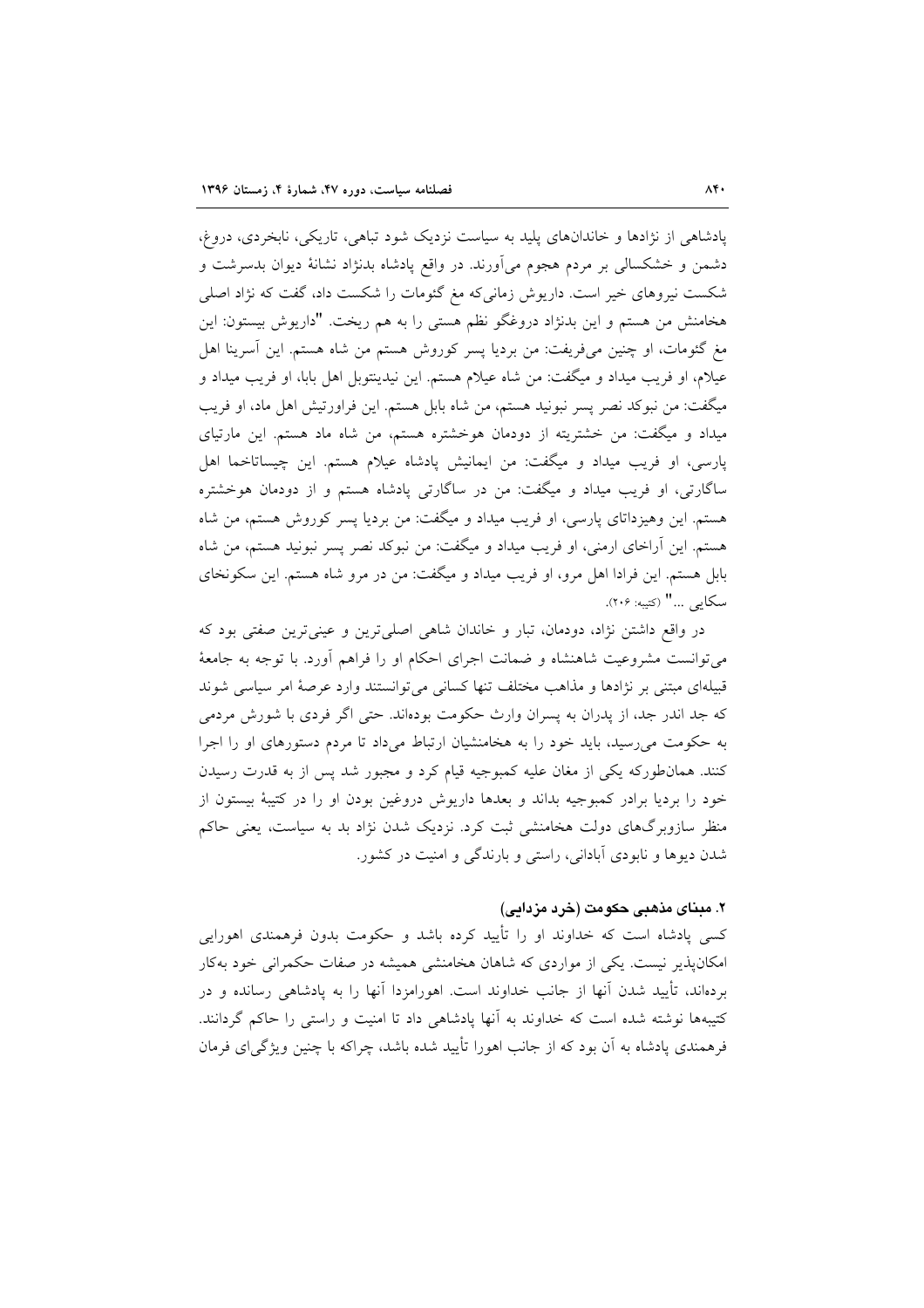شاه فرمان خدا قلمداد می شد. اما پرسش اینجاست که اَیا هخامنشیان دیندار بودهاند؟ اَیا دین رسمی در سلسلهٔ هخامنشیان وجود داشته است و یادشاهان هخامنشی مروج و مبلغ مذهب رسمی بودهاند؟ براساس تحلیل کتیبههای این دوره میتوان گفت که هخامنشیان سرآغاز تجمیع خدایان در ایران بهشمار می آیند. پیش از هخامنشیان ایرانیان دارای خدایان خیر و شر فراوانی بودند، اما در این دوره خدای بزرگ اهورامزدا میشود که در کنار او گاهی میترا، آناهیتا نیز به چشم میخورند. بنابراین همانطورکه خدا در هستی یکی است و خدای بزرگ اهورامزداست، در این جهان نیز شاهنشاه یکی است و او بر همهٔ ایالتها و ساتراییها حکمفرمایی می کند.

سیستم مذهبی از چندخدایی به تکخدایی نزدیک میشود، اما هخامنشیان مروج دین اعتقادی خود نبودند، بلکه به عقاید ملتهای تابعه احترام می گذاشتند و در سیاستگذاریهای فرهنگی و مذهبی روادارانه داشتند (نیولی، ۱۳۹۰: ۶۵-۶۴). آنها در عین دینداری و وصل کردن کیفیت رهبری خود به خداوند برای سیاست رسالت مذهبی قائل نبودند، یعنی باور نداشتند که همه بايد بر دين آنها باشند. هرچند مشروعيت حكمراني به اهورامزدا بازمي گشت، وظيفهٔ حکومت گسترش باورهای الهی نبود. خدای بزرگ یعنی اهورامزدا آفریننده، ساماندهنده و شادیآفرین است و شاهی که منتصب اوست، در اردوگاه اهورا باید با دیوان بجنگد.

در کتیبهها اهورامزدا به شاه پادشاهی می بخشد، اما برخی مواقع خدایان دیگر نیز وجود دارند. دیگر ایزدان چون ارت، آناهیتا، میترا نام برده میشوند، اما اهورامزدا خدای بزرگ است که شاهنشاه را در مقابل دیوان نیرو میدهد (سرخوش کرتیس، ۱۳۹۱: ۱۲۴).

اردشیر دوم در سنگنوشتهٔ همدان حک کرده است: «این کاخ را بخواست اهورامزدا، آناهیتا و میترا، بنا کردم. اهورامزدا، آناهیتا و میترا مرا از هر بدی بپاید و اینرا که بنا کردهام، خراب نکنند و از آسیب نگاه دارند» (کتیبه: ۲۲۴). اردشیر دوم، شوش، آیادانا: «این آیادانا را داریوش بر پای ساخت، آنگاه هنگام پادشاهی اردشیر، پدر پدرم، در آتش سوخت، بیاری اهورامزدا، آناهیتا و میترا فرمان دادم این آپادانا را دوباره بسازند. اهورامزدا، آناهیتا و میترا مرا از هر بدی بپاید و آنچه را که من ساختهام از گزند دور کنند و از ویرانی پاس دارند» (کتیبه: ۲۲۵). اردشیر سوم در تخت جمشید کاخ تچر میگوید: «اردشیرشاه: بادا که اهورامزدا و ایزد مهر مرا و کشور مرا و أنچه انجام دادهام را بپایند» (کتیبه: ۲۲۵). خشایارشاه – تخت جمشید – تچر: «بخواست اهورامزدا این هدیش را داریوش شاه که یدر من بود ساخت. باشد که اهورامزدا با دیگر ایزدان مرا و آنچه را كه ساختهام و آنچه را كه يدرم داريوش شاه ساخته است بيايد» (<sub>كتيبه:</sub> ٢١٧). خشايارشاه تخت جمشید أیادانا: «مرا اهورامزدا بیاید با دیگر ایزدان و کشور مرا و هر أنچه من ساختهام» (<sub>کتبه:</sub>  $(1)$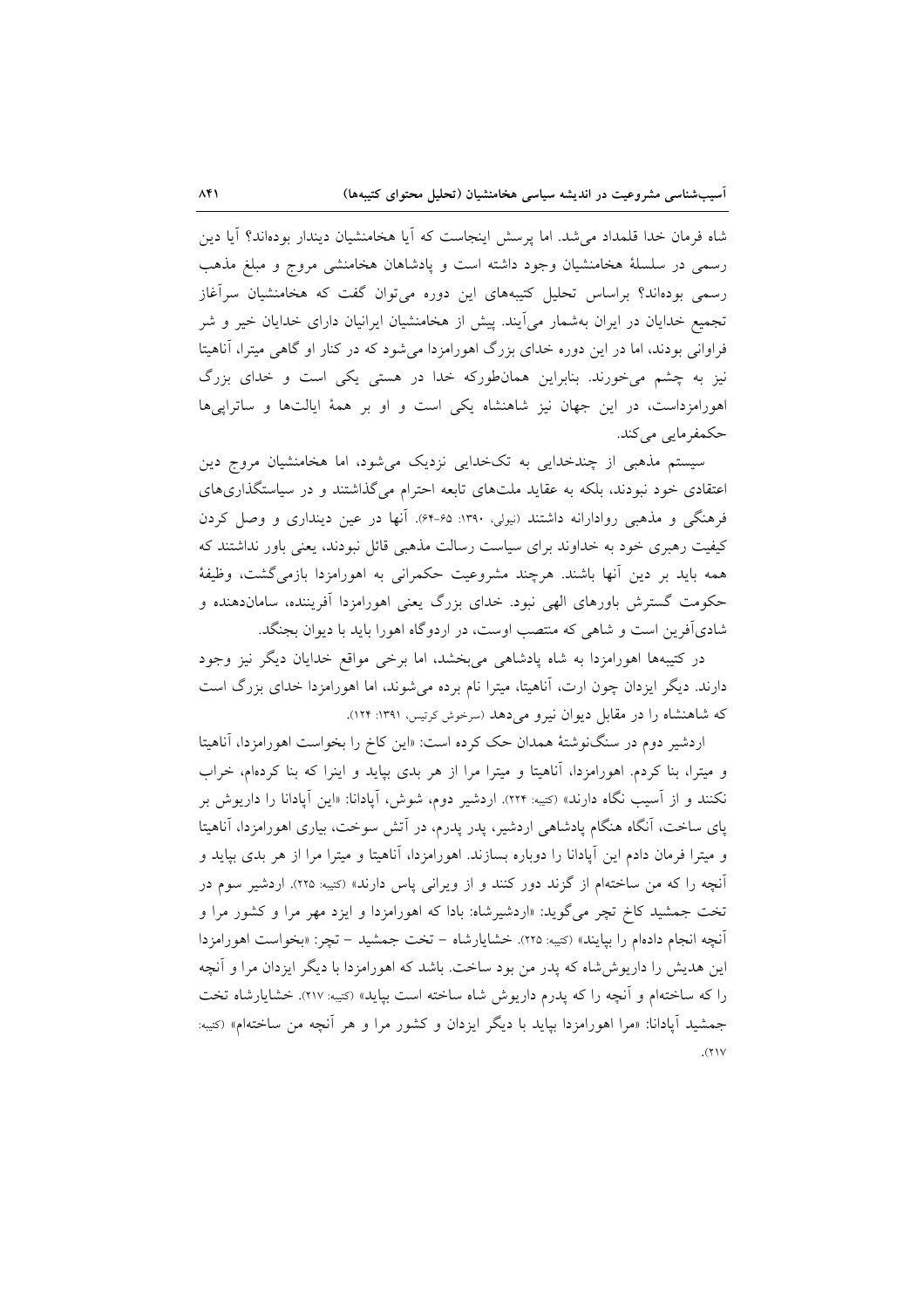بنابراین اهورامزدا خدای بزرگ است و این عبارت پرکاربردیترین گزاره در کتیبههاست که همانند مهری رسمی بهمنظور تأیید مشروعیت حکومت بهکار گرفته شده است. «اهورامزدای بزرگ، که خدای بزرگ است، داریوششاه را آفرید، او را شهریاری بخشید. بخواست اهورامزدا داریوش، شاه است. اهورامزدا این کشور را به من ارزانی داشت. اهورامزدا و ایزدان مرا یاور باشند» (کتیبه: ۲۰۸). «خدای بزرگ است اهورامزدا، که این زمین را آفرید، که آسمان را آفرید، که شادی برای مردم آفرید، که داریوش را شاه کرد، یکی شاه از بسیاری، یکی فرمانروا از بسیاری» (کتیبه: ۲۰۹). خشایارشا شاه گوید: «تو که پسین روزگاران میآیی، اگر اندیشه کنی که در زندگی شاد و در مرگ خجسته باشی، به آن دستوراتی که اهورامزدا فرموده است، ارج گذارد، اهورامزدا و ارت را با فروتنی ستایش کند، در زندگی شاد و پس از مرگ خجسته خواهد بود» (کتیه: ۲۲۰). «خدای بزرگ است اهورامزدا، که این جهان شگرف را آفرید، که برای مردم شادی آفرید، که خرد و توانایی به داریوششاه بخشید» (کتیه:۲۱۰). «این کشور پارس که من دارم خدای بزرگ اهورامزدا به من ارزانی فرمود، به خواست اهورامزدا من شاه این کشور هستم» (کتیبه:۱۹۳). «اهورامزدا خدای بزرگ که بزرگترین ایزدان است، مرا شاه کرد. او کشور پارس را که دارای مردم خوب و اسبان خوب است، به من بخشید. بخواست اهورامزدا این کشور را دارم. اهورامزدا مرا و خاندان مرا و این کشور را بپاید» (کتیبه: ۱۹۳). خشایارشاه الوند: «خدای بزرگ است اهورامزدا، که بزرگترین خدایان است، که این زمین را آفرید، که آسمان را آفرید، که برای مردم شادی آفرید، که خشایارشا را شاه کرد، یکی شاه از بسیاری، یک فرمانروا از بسیاری» (کتیبه: ۲۱۶). داریوش شاه گوید: «آنچه من انجام دادم، بخواست اهورامزدا بود، به دیده همه کس عالی است» (کتیبه: ۲۱۱). داریوششاه گوید: «چون اهورامزدا مرا شاه در این زمین کرد، بخواست اهورامزدا همه چیز را زیبا کردم» (کتیبه:۲۱۴).

همهٔ مشروعیت حکومت هخامنشیان به اهورا بازمیگردد. در واقع سازوبرگهای (آپاراتوس) ایدئولوژیک دولت از سنگنوشتهها استفادهٔ رسانهای میکرد تا نشان دهد پادشاهان سرشتی غیرانسانی دارند تا هیچ انسانی به خود حق شورش ندهد (سرخوش کرتیس، ۱۳۹۱: ۱۰۷). اما چرا اهورا پادشاهی را منصوب میکند در سنگنوشتهای داریوش گفته است: چون پرستندهٔ اویم مرا شاه کرد: داریوش آیادانا: «اهورامزدا را چنین کام بود، در همه این زمین مردی چون مرا برگزیند، مرا در همهٔ این زمین شاه کرد. من اهورامزدا را پرستش کردم، اهورامزدا مرا یاری داد، آنچه به انجام آن از سوی من فرمان داده شده است، انجام آن را برای من نیک گردانید، آنچه من کردم همه را بخواست اهورامزدا کردم» (کتیبه:۲۱۳). داریوش در بیستون ثبت کرده است: «این سرزمینها که سر به شورش برداشتهاند، دروغ آنان را شورشگر کرد، پس اینان به مردم دروغ گویند. آن آچینه را پیش|م آوردند او را کشتم» (سرخوش کرتیس، ۱۳۹۱: ۱۰۷).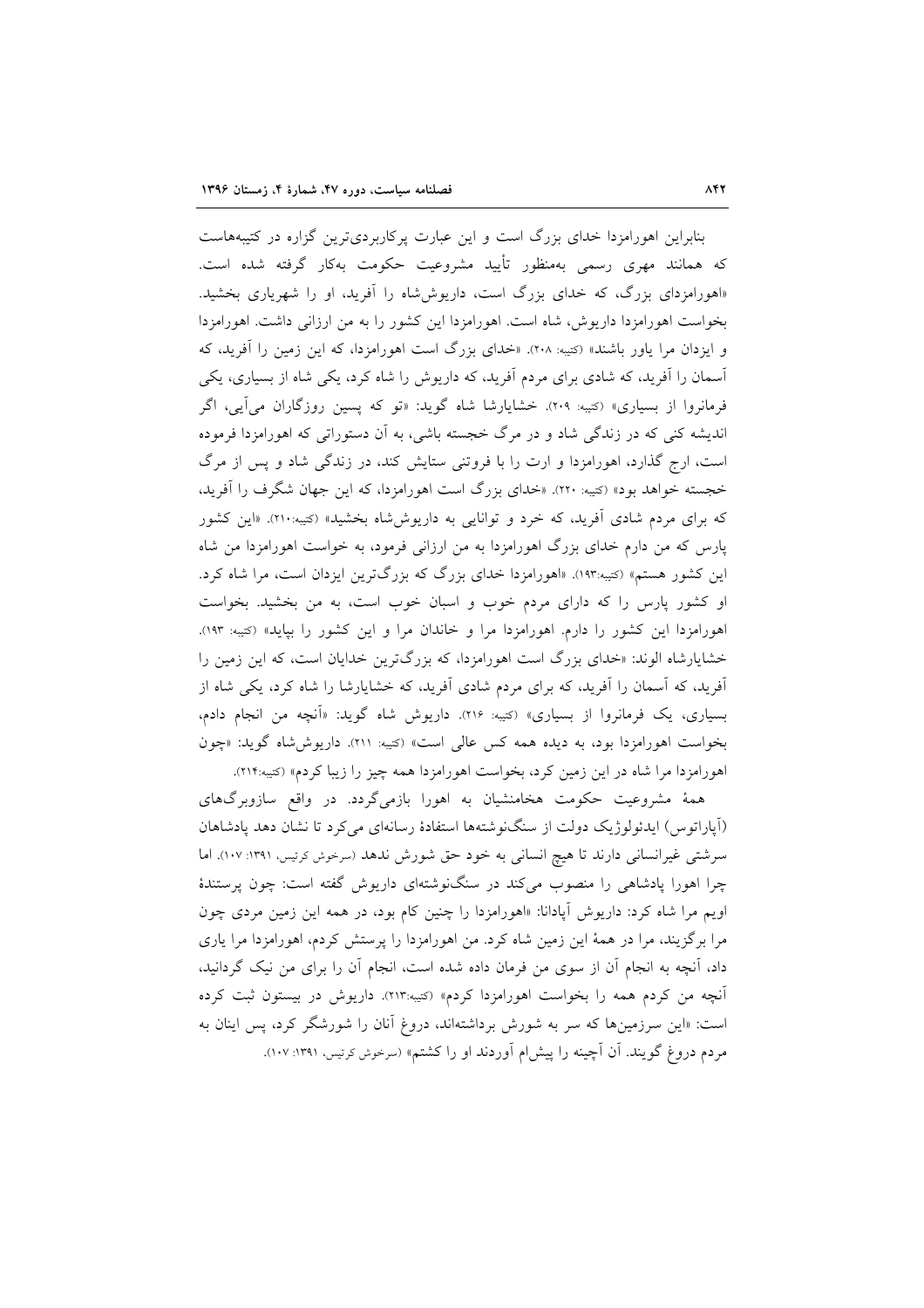ارادهٔ خداوند حتی در زمان زندگی شاه می تواند به فرزندان تعلق گیرد. خشایارشاه تخت جمشید: «هم ویشاسپ و هم ارشام هر دو زنده بودند اّنگاه که اهورامزدا را اراده بر اَن شد که یدر من داریوش را بر این جهان فرمانروایی دهد». گوید خشایارشا: داریوش شاه را پسران دیگر هم بود، اما ارادهٔ اهورامزدا چنان بود که داریوش پدر من مرا جانشین خود کرد، آنگاه که پدر من داریوش از این دنیا برفت به خواست اهورامزدا من بهجای پدر شاه شدم و بر تخت نشستم. آنچه من و پدرانم کردیم خواست اهورامزدا است. مرا و کشور مرا و آنچه من و پدرانم ساختیم همه را اهورامزدا بیاید (کتیبه: ۲۱۹).

با آنکه اهورا بزرگترین خداوند است و در کنار او خدایان دیگری نیز قدرت دارند، اما نیروهای شر نیز از قدرت زیادی برخوردارند. پادشاه کسی است که موهبت اهورایی دارد و در عین حال باید با دیوها مبارزه کند. خدایان شری چون دروغ، دشمن، خشکسالی شیاطین پلیدی هستند که وظیفهٔ یادشاه از بین بردن آنها جهت برقراری امنیت و آبادانی در سرزمین ایران است (نیولی، ۱۳۹۰: ۷۰). یکی از شیاطین، دیو نابسامانی و شورش است. «خشایارشا گوید: در بین این کشورها پیش از من جاهایی بود که دیوان را میپرستیدند پس به فرمان اهورامزدا من آن پرستش خانهٔ دیوان را برافکندم و فرمان دادم پرستش دیوان نکنند. هر جا پیش از من دیوان را پرستش میکردند در آنجا من اهورامزدا و ارت را با فروتنی ستایش کردم و آنچه نادرست بود، درست کردم. این کارها که از من سر زد همه بخواست اهورامزدا بود، اهورامزدا مرا یاری کرد تا این کارها را انجام دهم» (کتیبه: ۲۲۰). در کتیبهٔ دیگر آمده است: «اهورامزدا این کشور را بپاید از: دشمن، از خشکسالی و از دروغ. به این کشور نیاید نه دشمن، نه خشکسالی و نه دروغ. این را من از اهورامزدا و ایزدان خواهانم، اهورامزدا با ایزدان این بخشش را بهره من سازد».

ارادهٔ خدا ارادهٔ شاه است و این یکی شدن همان عبارت معروف پیوند هم شکمی دین و سیاست در ایران باستان است که در اندرزنامههای پس از اسلام نیز تکرار می شود (ملایری،۱۳۸۰: ۳۴۵-۲۹۷). البته در هخامنشیان ارادهٔ خدا پشتوانهٔ سیاست است و سیاست بر دیانت تقدم دارد. خشایارشا دروازهٔ ملتها: گوید خشایارشا: به ارادهٔ اهورامزدا این دروازهٔ همهٔ ملتها را من ساختم. بسیار ساختمانهای دیگر که من ساختم و یدرم ساخت. هر بنایی که زیبا است ما به یاری اهورامزدا ساختیم. گوید خشایارشاه: مرا اهورامزدا پایدار دارد و کشورم را و هر آنچه پدرم ساخته آن را اهورامزدا بپاید (کتیبه: ۲۱۷). در کتیبهها خداوند همیشه حضور دارد. از ابتدای متن که نوشته با او شروع می شود تا انتهای متن که پادشاه از خداوند درخواستهایش را مطرح می کند. داریوش گوید: «این است شهریاری که من دارم. اینست که اهورامزدا مرا فرا داد، که او خدای بزرگ است. اهورامزدا مرا و شاهنشاهی مرا بپاید» (کتیبه: ۲۰۹). اهورا در تمام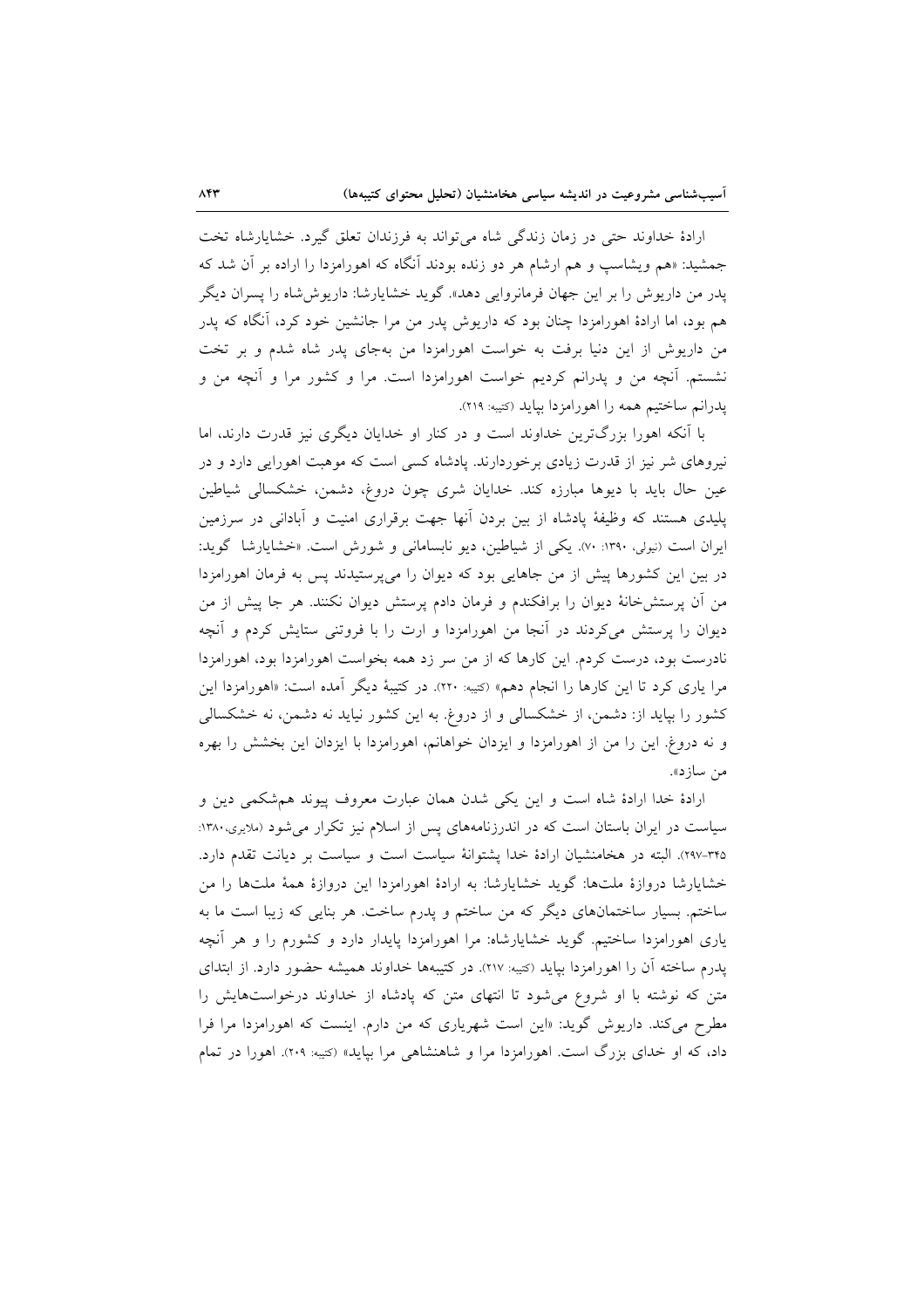کتیبه حضور دارد و بعد از تبار و دودمان اصلیترین عامل پادشاهی بهشمار می رود. خدایان نیک باید ارادهٔ شاه را از انحراف بیایند. داریوش شاه گوید: «باشد که اهورامزدا و دیگر ایزدان مرا و سرای شاهی مرا و آنچه به اراده من نوشته شده بیاید» (کتیه: ۲۱۲). داریوش شاه گوید: «اهورامزدا با ايزدان مرا و خاندان سلطنتي مرا، و تراكه از اين پس شاه خواهي بود بيايد» (كتيبه:  $(110$ 

# ٣. صفات كدفي حكمران

علاوهبر تبار و تأييد خداوندي، پادشاه بايد صلاحيتها و مجموعه اقداماتي انجام دهد كه حکومتش مشروع باشد. حاکم کسی است که ویژگیهای کیفی حکمرانی داشته باشد که موارد این صلاحیت و شایستگی در سنگنوشتهها برای هر یک از شاهان ثبت شده است. مجموعهای از صفات برای حکمران ضروری است و بدون این ویژگیها دیوان بر مملکت حاكم مي شوند. اولين صفت يادشاه همراهي با اهورامزدا و صفت اخلاقي خداترسي است. «گوید داریوش شاه: آنچه انجام شد همه را بخواست اهورامزدا کردم، اهورامزدا مرا و سرای شهریاریام را از آسیب دور بدارد. این را من از اهورامزدا خواهانم، این را اهورامزدا به من بدهد. ای مرد، فرمان اهورامزدا برایت ناگوار نباشد، راه راست را ترک نکن، خشونت نکن» (کتیبه: ۲۱۰).

صفات حکمرانی برای پادشاه ضروری است که از آن جمله می توان به راستی، خرد، اراده، قدرت، عدالت، هوش، سوارکاری، رزمآوری و خویشتنداری اشاره کرد. «به خواست اهورامزدا من چنانم که راستی را دوست میدارم و از دروغ بیزارم. من نمی خواهم توانا بر ناتوان ستم کند و همچنین دوست ندارم که به حقوق توانا از کارهای ناتوان آسیب رسد. آنچه را كه راست است من آن را مى پسندم. خواست خداوند در زمين آشوب نيست، بلكه صلح، نعمت و حکومت خوب است. من دوست دروغگویان نیستم، در دل خود تخم کین نمی کارم، هر آنچه مرا به خشم آورد از خود دور میدارم، با نیروی خود بر خشم خود سخت چیرهام» (كتيبه: ٢١٠). در همهٔ كتيبهها اين صفات تكرار شده است، يعني اينكه يادشاه علاوهبر تبار و تأييد خداوندی به شجاعت، ارادهٔ محکم، عدالت و خویشتنداری نیاز دارد. داریوش و خشایارشا تکرار است: «تا جایی که توش و توان دارم در جنگجویی هماوردی خوبم. چون که آوردگاه باشم، کسی را که از دور می بینم به نیروی ادراک و خرد میدانم که بدخواه است یا که دژاندیش نیست. به نیروی ادراک و ارادهٔ خویش همواره نخستین کسی هستم که تصمیم میگیرد کار شایسته را، چون دشمن را ببینم و چون دوستداری را مردی هستم ورزیده، هم به دست و هم به یا. بههنگام سواری، سوارکاری خوبم، در تیرافکنی، تیراندازی چیرهدست، چه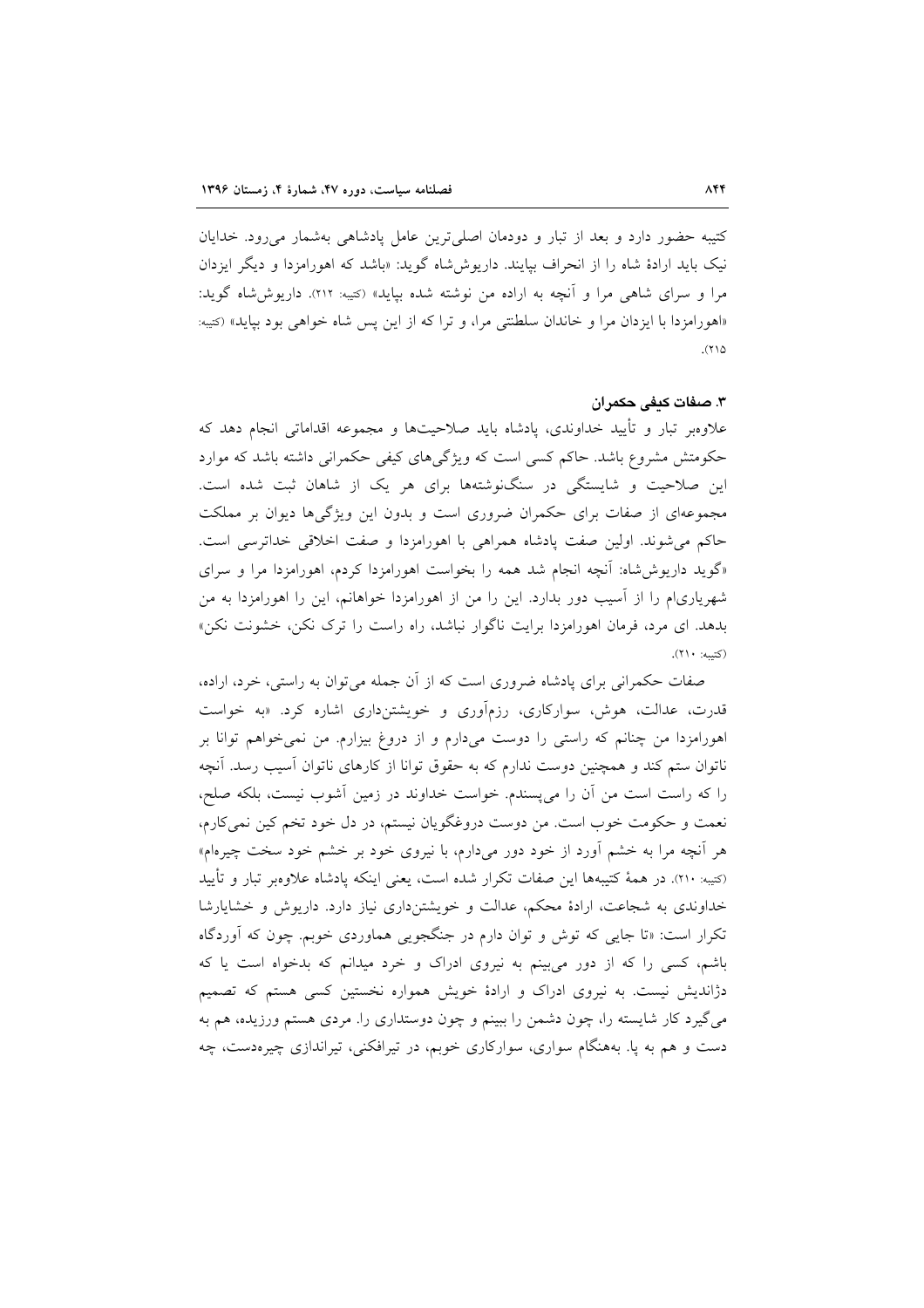بر اسب باشم چه با پای پیاده. در نیزهوری، نیزهوری خوبم، خواه از روی اسب و خواه از روی خاک هنرهایی که اهورامزدا به من بخشیده است و توانستهام که بهکار گیرم چنین بود. آنچه بر دستم رفته است، به یاری یزدان همه را با هنرهای خویش که ارزانی اهورامزدا بوده است، به انجام رساندهام» (کتیه: ٢١١). خشایارشا نیز در تخت جمشید چنین ثبت کرده است: «شادی، خرد، توانایی، راستی، عدالت، ساماندهی آشوب، فرو بردن خشم، پاداش و جزای دیگران، هوش و اراده لازمهٔ پادشاهی است و من چنین هستم» (کتیبه: ۲۲۱).

پاسداشت کشور از دشمن از ویژگیهایی است که پادشاه را از انسانهای عادی تمیز می دهد. «به خواست اهورامزدا و من این کشور از دشمن نمی هراسد» (کتیبه: ۲۰۸). امنیتبخشی و بالا بردن توان دفاعی از وظایف پادشاه است، چراکه در صورت کنار زدن دشمن شادی بر کشور حاکم می شود. امیراتوری هخامنشی پیوند نزدیکی با شادی و زندگی دارد در کتیبهای آمده است: «اگر تو چنین اندیشه کنی که از دشمن نمی ترسم، آنگاه این کشور را بیایی، اگر این کشور پارس پاس داشته شود، اهورامزدا شادی بیکران بر این کشور ارزانی خواهد داشت» (کتىبە: ٢٠٨).

شاهنشاه کسی است که مدام قلمرو سرزمینی خود را افزایش دهد و شاه سرزمینهای بسیار باشد (توین بی، ۱۳۸۸-۱۸۶-۱۸۶). شاه علاوهبر همراهی خداوند و مردم، خواست مردمان سرزمینهای دیگر را نیز بههمراه دارد. در کتیبههای بسیاری قلمرو وسیع سرزمین عنوان شده است. «گوید داریوششاه: بخواست اهورامزدا، اینهایند کشورهایی که من بیاری مردم پارس، فرمان راندم، اراده مرا پذیرفتند و مرا خراج گذاردند: عیلام، ماد، بابل، عربستان، آشور، مصر، ارمنستان، کاپادوکیه، سارد، یونان خشک و آنکه جزائر است، کشورهای آن سوی دریا، سگارتیا، پارت، زرنگ، هرات، بلخ، سغد، خوارزم، سته گوش، رخج، هند، قندهار، سکا، مکا». اغلب قلمرو وسیع مربوط به داریوششاه است. «داریوش گوید: این است شهریاری که من دارم: از سکاهایی که آنسوی سغدند تا حبشه، از هند تا اسپارت» (<sub>کت</sub>به: ۲۰۹). داریوش نقش رستم، اردشیر دوم دخمه کوه رحمت، نام ۳۰ ملیت حکمرانی خود را نام می برند: «این مادی، این عیلامی، این پارتی، این هراتی، این بلخی، این سغدی، این خوارزمی، این زرنگی، این رخجی، این سته گوشی، این قندهار، این هندی، این سکای هوم خوار، این سکای تیزخود، این بابلی، این آشوری، این عربی، این مصری، این ارمنی، این کاپادوکی، این ساردی، این یونانی، این سکای آن وی دریا، این مقدونی، این یونانی سپردار، این لیبیایی، این حبشی، این مکایی، این کاریایی» (کتیبه: ٢١١). داریوش در کتیبهٔ همدان قلمرو خود را چنین ترسیم می کند: «داریوش شاه گوید این است کشوری که من دارم: از سکاهایی که آنسوی سغدند تا کوش و از هند تا سارد» (کتيبه: ٢١۶).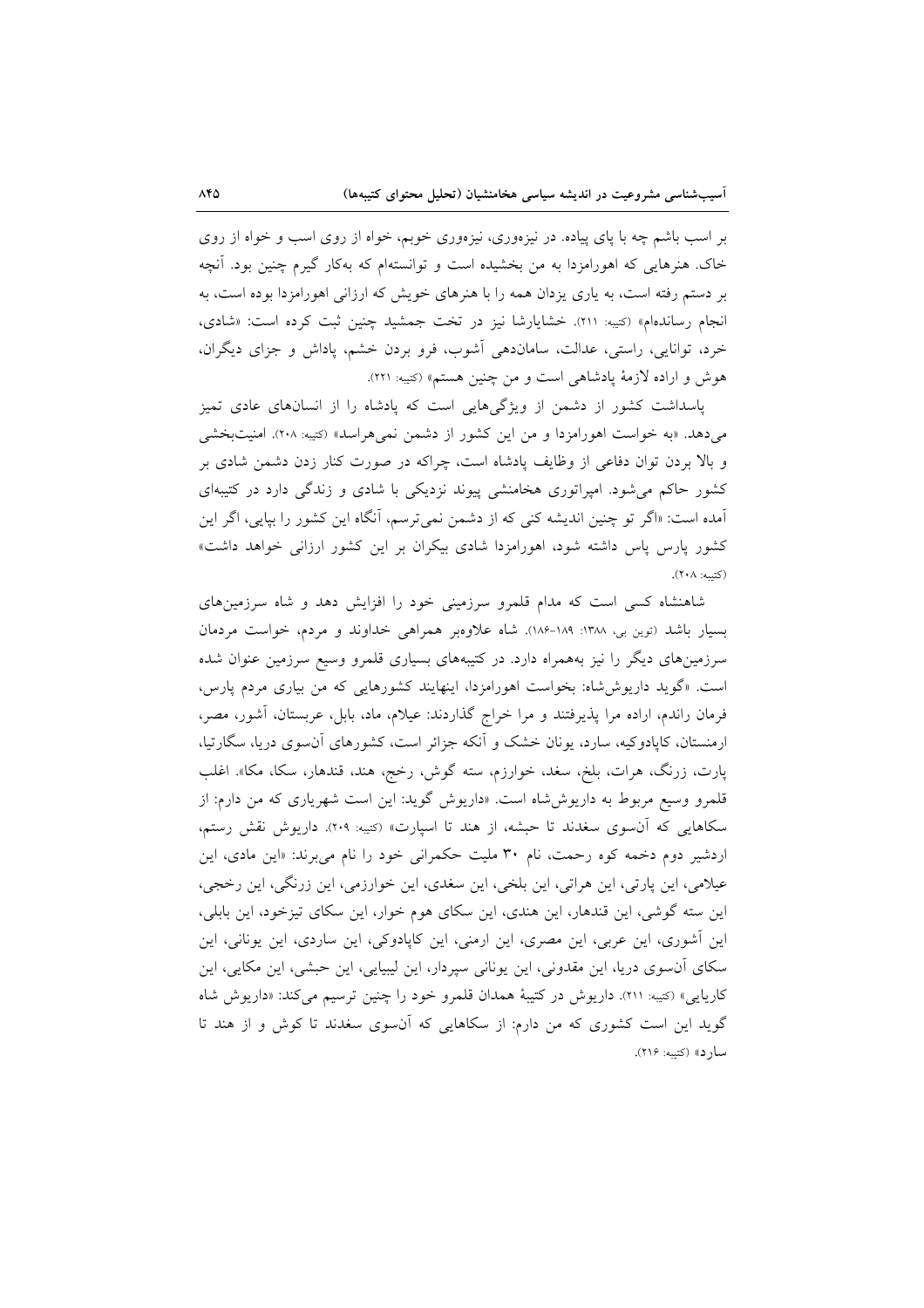در کتیبهها آمده است که شاه کسی است که دستورهای او در سراسر کشور اطاعت شود: «داریوش شاه گوید: بخواست اهورامزدا این است کشورهایی که بجز یارس بر آنها فرمان راندم، مرا خراج گزاردند، آنچه از سوی من به آنها گفته شد، انجام دادند. قانون من است که آنها را نگاه داشت: ماد، عیلام، پارت، هرات، بلخ، سغد، خوارزم، زرنگ، رخج، سته گوش، قندهار، هند، سکاهای هوم نوش، سکاهای تیزخود، بابل، آشور، عربستان، مصر، ارمنستان، کاپادوکیه، سارد، یونان، سکاهای آنسوی دریا، مقدونیه، یونانیهای سیر بر سر، لیبی، حبشه، مكا، كارىها» (كتيبه: ٢٠٩). ويژگي اصلي حكمراني داشتن حاكميت يعني الزامآور بودن قانون حکومت در سراسر قلمرو سرزمینی. قانون حکومت باید بهصورت مطلق و الزامآور در همهٔ سرزمین ضمانت اجرا داشته باشد و اعمال شود. خشایارشا تخت جمشید: «قانون من در سرزمینهای زیر اعمال می شود: ماد، عیلام، رخج، ارمنستان، زرنگ، پارت، هرات، بلخ، سغد. خوارزم، بابل، آشور، سته گوش، سارد، مصر، یونانیهای آنسوی دریاها، مکا، عربستان، قندهار، هند، کاپادوکیه، داهه، سکاهای هوم خوار، سکاهای تیزخود، اسکودرا، پونتیا، لیبی، کاریها، حبشه» (کتیبه: ٢١٩). شاهان هخامنشی در قامت پادشاهان جهانی جمله می نویسند و به بشریت پیام میدهند. داریوش ثبت کرده است: «ای بشر، نیک دریاب که من چگونهام و هنرهایم چه و برتری|م چگونه و تا چه اندازه. مگذار آنچه در این باره شنودهای بر تو نادرست نماید، آنچه به تو گویند باور دار، کارهایم را نادرست میندار، نبشته هایم را نگهدار باش، قانون را پایمال نکن، نگذار کسی در رعایت نظم و فرمان قانون نادان ماند» (<sub>کت</sub>یه: ۲۱۱).

واقع گرایی سیاست حکم میکند که اقتصاد و امنیت روبهراه باشد. از صفات پادشاه این است که باید امور خراج و امنیت کشور را ساماندهی کند و در این دو مورد چیرهدست باشد. اقتصاد و خراج در شاهنشاهی جزء اصول اولیهٔ واقع\$رای پادشاهی است، بدون اقتصاد و گرفتن مالیات از ساتراییها امور حکومت از جریان خواهد افتاد. خشایارشا گوید: «این است کشورهایی بجز پارس که بخواست اهورامزدا من شاه آنها هستم، من بر آنها فرمانروایی دارم، پیش من خراج می[ورند، آنچه از سوی من به آنها فرمان داده میشود، آن را انجام میدهند، قانون من آنجا روا است» (<sub>كتيه:</sub> ٢١٩). امنيتبخشى به قلمرو سرزمينى دومين اصل واقع گراى صفات یادشاهی است. هر فردی که تأیید خداوندی یا تبار یادشاهی داشته باشد، آزمون بزرگ او چنین است که باید امنیت را در سرزمین برقرار کند. در کتیبههای بسیاری امنیتبخشی جزء صفات پادشاهی عنوان شده است. «اهورامزدا چون این سرزمین را آشفته دید، پس آن را به من ارزانی داشت، مرا شاه کرد، من شاه هستم، بخواست اهورامزدا من این سرزمین را بر جای خود نشانیدم، آنچه من گفتم، آن را انجام دادند چونانکه ارادهٔ من بود. اگر میاندیشی که چند است شمار کشورهایی که داریوش شاه زیر فرمان داشت، پس نگارهها را بنگر که اورنگ مرا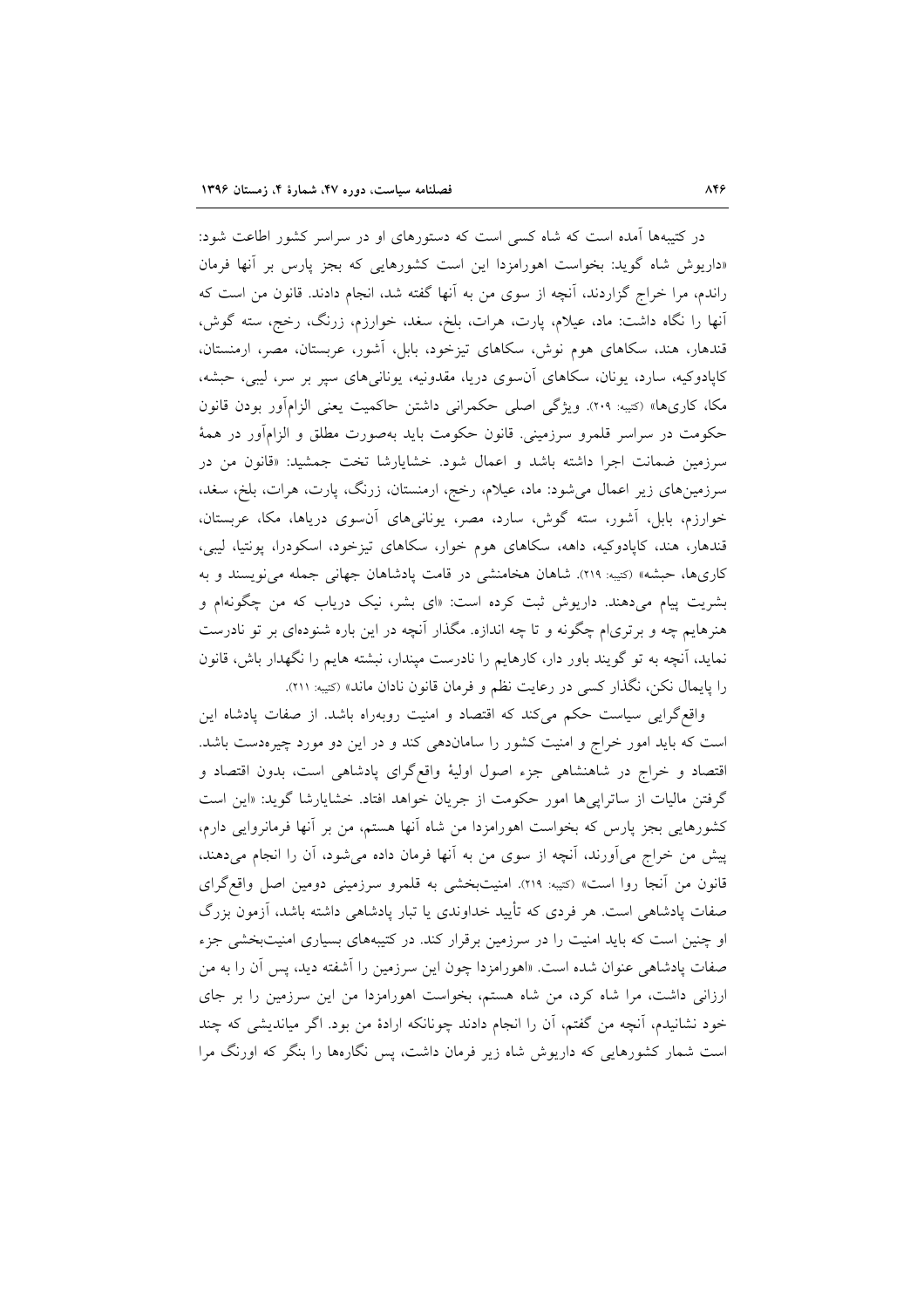بر دوش دارند، آنگاه خواهی دانست که نیزه مرد پارسی بسی دورتر جای رفته و بسی از یارس رزم جسته و نبرد آورده است» (کتیبه: ۲۰۹).

پادشاه علاوهبر همهٔ ویژگیهای بالا باید صفات دیگری مانند کاردانی و شیوههای حکمرانی بر خود و دیگران را نیز اجرا کند. عدالت صفت یادشاه است که بیشتر در تشویق و تنبیه مردم و کارگزاران معنا پیدا میکند. داریوش و خشایارشا تخت جمشید ثبت کردهاند: «هر که همکاری و همراهی پیشه کند، در خور کوشش او را پاداش میدهم. آنکه گزند رساند و ستم کند، به اندازه گوشمالش میدهم. نمیخواهم کسی زیان برساند و کیفر نبیند. آنچه کسی بر ضد کس دیگر گوید، مرا قانع نتواند کرد مگر آنکه بنا به قانون نیک گواه درست آرد و داوری ببیند. از آنچه کسی فراخور توانایی خویش انجام دهد و بجا آورد، شادمان و خرسند میشوم و خشنودیم را کرانهای نیست، چنین است هوش و اراده من نیندار که زمزمههای پنهانی و درگوشی بهترین سخن است، بیشتر به آنی گوش فرا دار که بی پرده میشنوی. تو بهترین کار را از توانمندان ندان و بیشتر به چیزی بنگر که از ناتوانان سر میزند. آنگاه که تو بر آنچه بر دست رفته، چه در زادگاهم و چه در آوردگاه، بینی یا بشنوی، بدان که این است توانایی من، که برتر و تیزتر از نیروی پندار است، این است کاردانی من» (کتیبه: ٢١٠).

وظيفهٔ پادشاه اين است كه مملكت را آباد گرداند. پادشاه ظالم، ياغي و رهزن مردم و سرزمین نیست، بلکه آبادگر سرزمینهای وسیع ایران است (جنیدی، ۱۳۸۹: ۱۶۱). داریوش ثبت کرده است: «آنچه بدی بکار رفته بود، من به نیکویی برگرداندم. کشورها آشوب میکردند و یکی دیگر را میکشت. من به خواست اهورامزدا آنها را نیکو کردم تا دیگر همدیگر را نکشند، هیچ. هر کس بر جای خویش است چون از قانون من می هراسند. در قانون من زورمند ناتوان را نمیزند و لگدمال نمیکند. بخواست اهورامزدا، بسی کارها که نابسامان شده بود، در جای خود قرار دادم. باروی شهری بنام ... بر اثر فرسودگی فرو ریخت، چون مرمت نشده بود. من باروی دیگر بنا کردم که از آنزمان بهکار رود» (کتیبه: ۲۱۲). این آبادانی در همهٔ سرزمینها باید دیده شود، طوریکه در کتیبهٔ مصر ثبت شده است، در مورد ایجاد کانال سوئز از زبان داریوش آمده است: «من فرمان دادم این آبگذر را بکنند، از آب روانی به نام نیل که در مصر جاریست بهسوی دریایی که از پارس می آید. این آبگذر کنده شد چنانچه من فرمان داده بودم و کشتی ها از میان آن از مصر بهسوی پارس روان شدند، چنانچه من اراده کرده بودم» (کتیبه: ۲۱۵).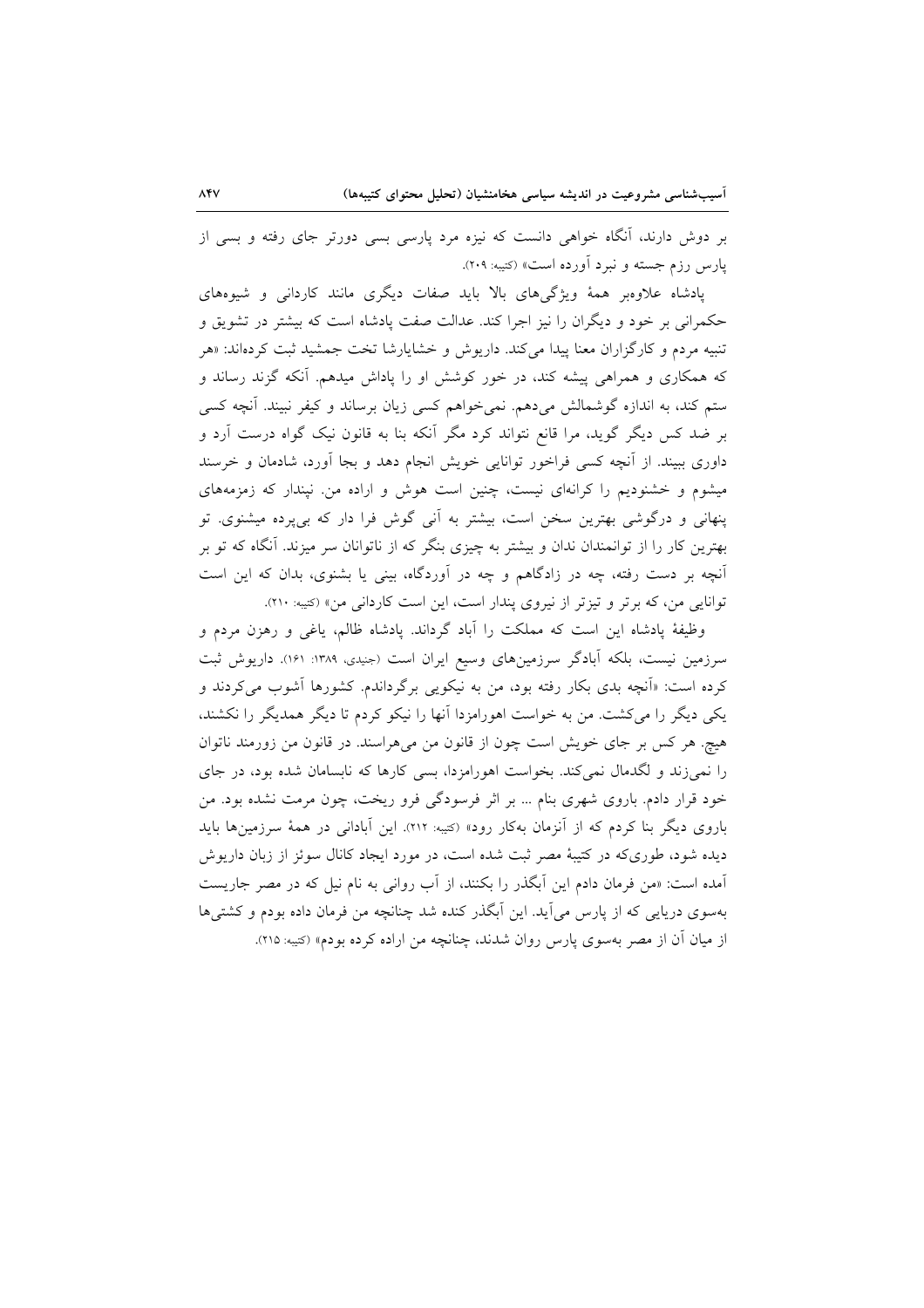| چالش                      | تبيين                          | تئوري علم       | چه کسی پادشاه  |
|---------------------------|--------------------------------|-----------------|----------------|
|                           |                                | سياست           | باشد؟          |
| انتصابى و غيرعلمي         | نژاد هخامنش، شاهنشاهی پدر به   | پاتريمونياليسم  | ۱. تبار و نژاد |
|                           | پسر به ارث ميرسد.              |                 |                |
| بهشدت انسانی و دارای وجوه | خدايان مختلف وجود دارد، اما    | تئوكراسي پلورال | ٢. تأييد       |
| مترقى، چالش ندارد         | تنها اهورامزدا مشروعيتبخش      |                 | اهورامزدا      |
|                           | شاهنشاه است.                   |                 |                |
| کیفی و متکی به شخص        | حقوق بشر، سيستم جاسوسي،        | تكنيكهاي        | ۳– صفات کیفی   |
|                           | نهادهای حکومتی، آبادانی پادشاه | رئاليستى قدرت   | حكمراني        |
|                           | جغرافیا، تمرکززدایی، حاکم کردن |                 |                |
|                           | اصول انساني حكمراني            |                 |                |

در سلسلهٔ هخامنشیان جه کسی باید حکم انی کند؟

#### نتيجه

نمی توان انتظار داشت ایرانیان در یگاه تاریخ اندیشهٔ سیاسی همانند منطق مکانیکی دورهٔ مدرن سازوبرگ دولت را به سمت تعادل دموکراسی و بوروکراسی سوق دهند (-26 :2010 see Balbus, 57. در واقع نباید به میراث ایران باستان با چشم مدرن نگریست، اما واقعیت را نیز نباید رهاشده گذاشت و تنها به مدح و ستایش آن اندیشهها پرداخت. در هر حال کتیبهها همانند همهٔ روبناهای اندیشهای و تاریخی که به دست فاتحان و اصحاب قدرت ایجاد می شود، رگههای ایدئولوژیک و وارونه ساختن واقعیت را در خود دارند. هخامنشیان با همهٔ ابتکار و فنون پیشرفتهٔ حکومتداری حکومتی تکنفره و استبدادی بوده است و بهخصوص هرچه به انتهای این سلسله نزدیک میشویم، خودکامگی، استبداد رأی و زورگویی به مردم افزایش پیدا می کند و در نهایت به فرویاشی توسط ارتش اسکندر مقدونی محکوم می شود. در کتیبهها موارد گوناگونی وجود دارد که رگههای خودمحوری، سخن گفتن از جانب خداوند، ایجاد مشروعیت مذهبی برای سرکوب معترضان، تجمل و ساختن کاخ و بارو و نژادگرایی از مؤلفههایی است که در حکمرانی تکنفره نمی توان از آنها تعریف کرد. عقل سیاسی نژادیرستی، استبداد و نقش نداشتن مردم را نکوهش میکند و این موارد از ضعف اندیشهٔ سیاسی در دورهٔ هخامنشیان پرده برمیدارد.

سازهٔ استبداد بهصورت کامل در سنگنوشتهها دیده می شود. هرچند به آبادانی و حکومت نوین و انسانی توجه داشتند، در کتیبهها قدرت وجهی غیرقابل پاسخگو دارد و مردم از فرایند سیاست حذف شدهاند. ضمیر من در کتیبهها بسیار استفاده شده است. برای مثال داریوش گوید: «بخواست اهورامزدا آنچه اندیشه کردم، بجای آوردم، همه آن برای من نیک انجام بود»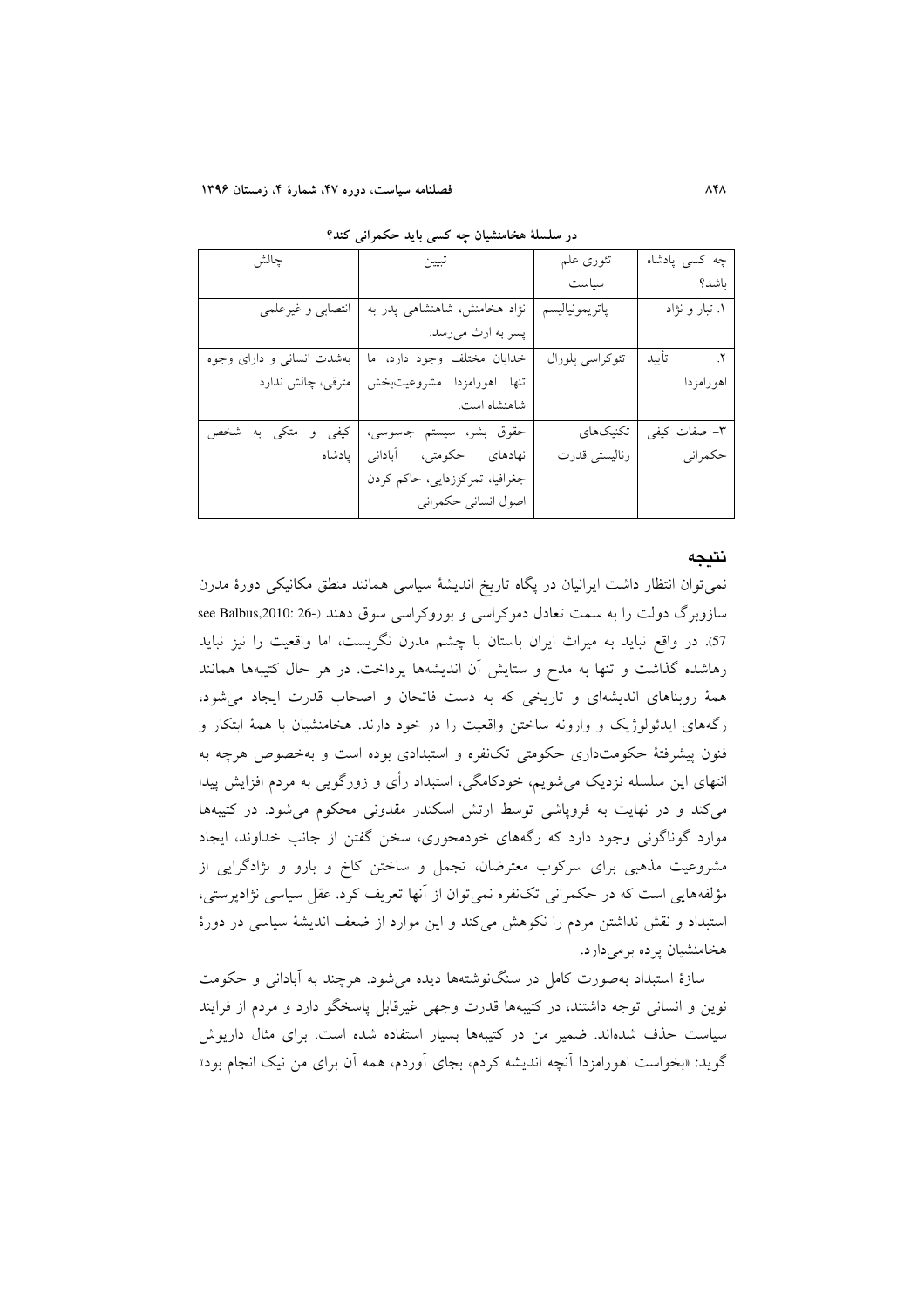(کتیبه: ۲۱۵). همین طور روی مهر داریوش بر استوانهٔ بلورین در موزهٔ بریتانیا آمده است: «من دار بوش شاه» (کتیبه: ۲۱۶).

کشتن آشوبگران جزء اصول حاکم کردن امنیت است و هر گونه نافرمانی، درخواست عدالت یا اعتراض به بدترین شکل سرکوب می شد. بهخصوص از زمان خشایارشاه و شکست ایران از یونان وجوه سرکوبگرایانه بیشتر شد. در سنگنوشتهها هم بسیار از سرکوب معترضان گزاره آمده است تا مایهٔ عبرت شود. خشایارشا گوید: «هنگامی که من شاه شدم در میان این کشورها نافرمانانی بودند. پس اهورامزدا مرا یاری کرد. بخواست او من آن کشور را در هم نوردیدم و بهجای خود نشاندم» (کتیبه: ۲۱۹). داریوش در بیستون ثبت کرده است: فرورتیش را دستگیر و پیش من اَوردند. بینی، گوش ها و زبانش را بریدم و یکی از چشمانش را درآوردم (سرخوش کرتیس، ۱۳۹۱: ۱۰۷).

فرمان شاه، فرمان خدا بود، به این معنا که در یادشاهان انتهایی سلسلهٔ هخامنش یادشاهان خود را همسان خدا میدانند، یعنی هر گونه اعتراض در برابر نظام سیاسی به عصیان علیه خدا تعبیر میشود. این گونه یکسانانگاری سازههای استبدادی حکومت را افزایش میدهد. برای مثال داریوش در شوش ثبت کرده است: «هر آنچه من کردم به غیر از آرمان اهورامزدا نبود، بلکه همانگونه بود. اهورامزدا مرا یار بود. آنچه کردم، آن همه برای من نیک انجام بود» (کتیبه: ۲۱۴). همین طور داریوش (شوش) شاه گوید: «اهورامزدا از آن من است، من از آن اهورامزدا هستم. من اهورامزدا را پرستش کردم. اهورامزدا به من یاری دهد» (کتیبه: ۲۱۴). «اهورامزدای بزرگ که بزرگترین خدایان است، داریوش شاه را آفرید، او کشوری زیبا، با گردونه سواران خوب، اسبان خوب و مردمان خوب به وي بخشيد» (کتيبه: ٢١٥).

ساختن کاخ، بارو، تجملات و أداب اشرافی جزء ذات سیاست در ایران باستان است. هخامنشیان به ساختن بناهای باشکوه در جهان شهرماند و یکی از پایههای نهادی پادشاهان هخامنشی ساختن قصر و کاخ بوده است. هرچند در ساختن آنها حقوق کارگران، زنان و کودکان را به رسمیت میشناختند، این سطح زندگی بالای موروثی و هزینههای بالای آن از وجوه عقلانی دور است. داریوش در آپادانا ثبت کرده است: «این کاخ را در شوش بنیان گذاردم، مصالح و زیورهایش از جاهای دور آورده شد. از مردم بابل جهت کندن کمک خواسته شد. تيرها از لبنان، الوار از قندهار و كرمان، زيورها از ايونيه، لاجورد از سغد، فيروزه از خراسان، عاج از حبشه و هند. سنگبران ساردی، زرگران مصری، کمک کردند. دستور دادم کارهای بزرگ در شوش صورت گیرد و این کارها بخواست من انجام شد» (تتیبه: ۲۱۴). داریوش شاه گوید: «این کاخی که بخواست اهورامزدا بهوسیلهٔ من برپای شده، برای هر کسی که آنرا ببیند عالی به دیده می آید. مرا اهورامزدا پایدار دارد و کشور مرا» (کتیبه: ۲۱۴). «خشایارشاه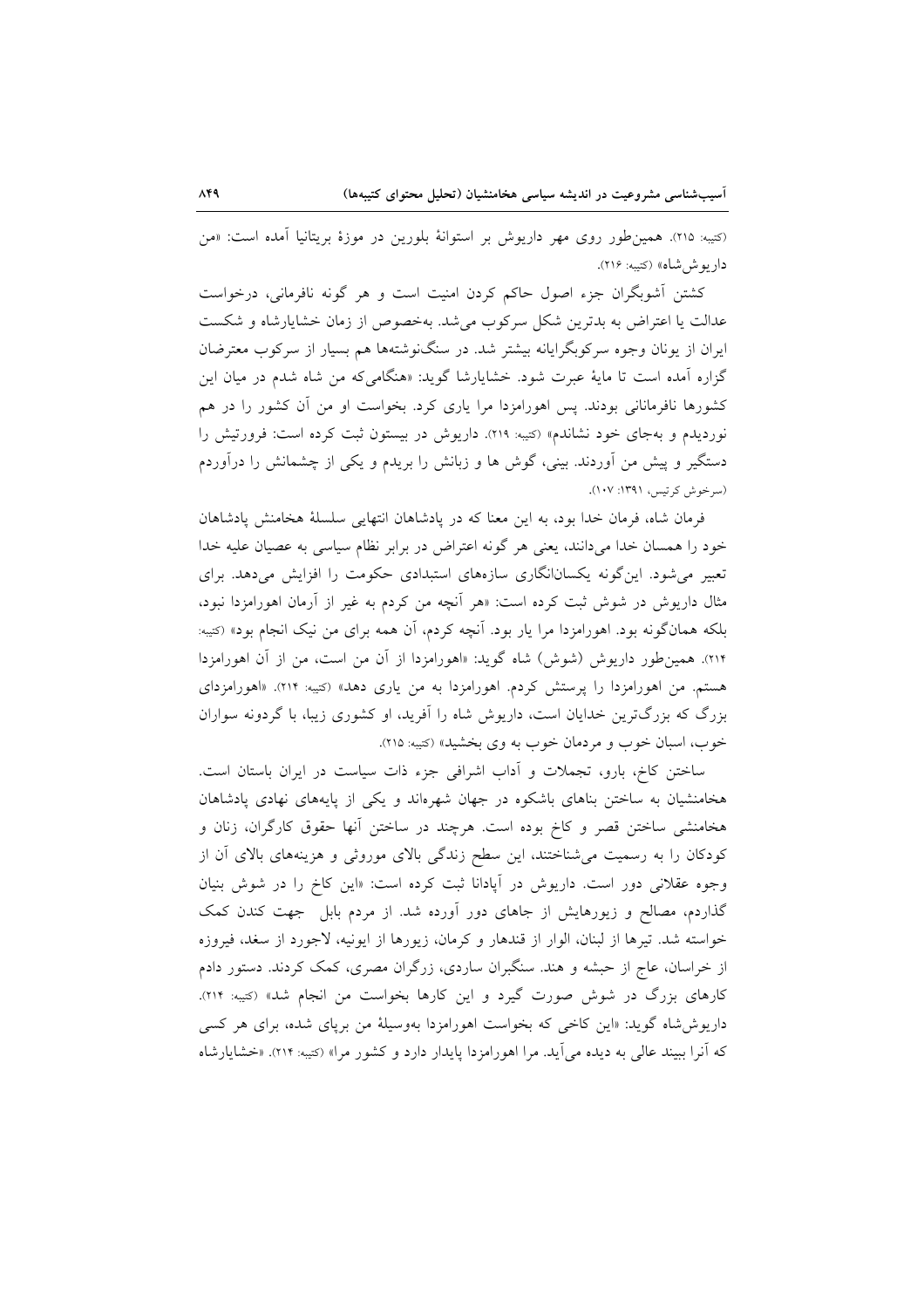تخت جمشید: آنگاه که داریوش شاه شد بناهای بسیار شکوهمند ساخت. هنگامی که من شاه شدم بسیار بناهای با شکوه ساختم. آنچه را به فرمان پدرم ساخته شده بود، من نگهداری کردم و بناهای دیگری بر آن افزودم» (<sub>کت</sub>یه: ۲۱۸). از میان همهٔ کاخها تخت جمشید برترین سازهٔ قدرت و شکوه و جلال حکمرانی است. خشایارشاه در سنگنوشتهٔ آیادانا که در موزهٔ ملی ثبت شده است، چنین میگوید: «به خواست اهورامزدا بسی بناهای زیبا بفرمان یدرم داریوش ساخته شد. هم به خواست اهورامزدا من بر آن بناها افزودم و آنها را بیشتر کردم» (کتیبه: ۲۱۹).

در کتیبههای هخامنشی رگههایی از نژادگرایی وجود دارد. بهعلت اینکه فرزندان هخامنش از قوم پارس بودند و توانسته بودند اغلب اقوام روزگار خود را مغلوب سازند، در مناصب و مشاغل سیاسی از تبار خود استفاده میکردند. نژاد آریایی و پارسی برای رسیدن به پادشاهی و مناصب لشکری و کشوری الزامی بود.

داریوش در کتیبهای که در موزهٔ ملی وجود دارد میگوید: «این پیکره سنگی است که داریوش فرمان داد در مصر ساخته شود، تا کسی که در آینده بدان می نگرد دریابد مرد پارسی بر کشور مصر فرمان می راند» (کتیه: ۲۱۵). همین طور داریوش در کتیبهٔ کانال سوئز ثبت کرده است: «من پارسی هستم از پارس مصر را گرفتم» (کتیبه: ۲۱۵). خشایارشا در تخت جمشید ثبت کرده است: «من خشایارشا، شاه بزرگ، شاه شاهان، شاه کشورهای که دارای مردمان گوناگون است، شاه در این سرزمین بزرگ و پهناور، پسر داریوش شاه هخامنشی پارسی، پسر پارسیآ آریایی از نژاد آریایی» (کتیبه: ۲۱۹).

بهطور خلاصه نمى توان از همهٔ وجوه انديشهٔ سياسى شاهنشاهى هخامنشيان براى امروز الگوبرداری کرد، چراکه در این صورت حق شهروندان و عقل جدید سیاسی را از عرصهٔ خارج خواهیم ساخت (see: Balbus,2010:106). هخامنشیان در کیفیت حکمرانی بهخصوص در شخصیت کوروش و داریوش دارای وجوه افتخار و شکوه بزرگی است (Kuhrt,1983: 94)، اما تنها با عقلانیت انتقادی باید با همهٔ وجوه اندیشهای گذشته برخورد کرد تا مانعی برای توسعه و دستاوردهای نسلهای أینده ایجاد نشود. عقل سیاسی نمیتواند مداح یا نافی باشد، بهخصوص زمانی که با اندیشه و ساختار حکومت در ایران باستان سروکار داریم. می توان وجوه خرد، انسانیت، حقوق بشر، احترام به عقاید مختلف، آبادانی، رواداری و تکنیکهای درخشان هخامنشیان را در کتیبهها استخراج کرد. از سوی دیگر، باید با اندیشهٔ انتقادی وجوه استبدادی، نژادیرستانه و حاکمیت خشونتآمیز باستان را واکاوی کرد. در این مقاله سعی شد به دور از رابطهٔ مهر یا کین سازههای تداومی و اندیشهٔ مشروعیتبخش حکمران هخامنشی بررسی شود؛ سازهٔ مشروعیتی که هنوز هم بهعنوان باشکوهترین تمدن انسانی از آن یاد می شود.